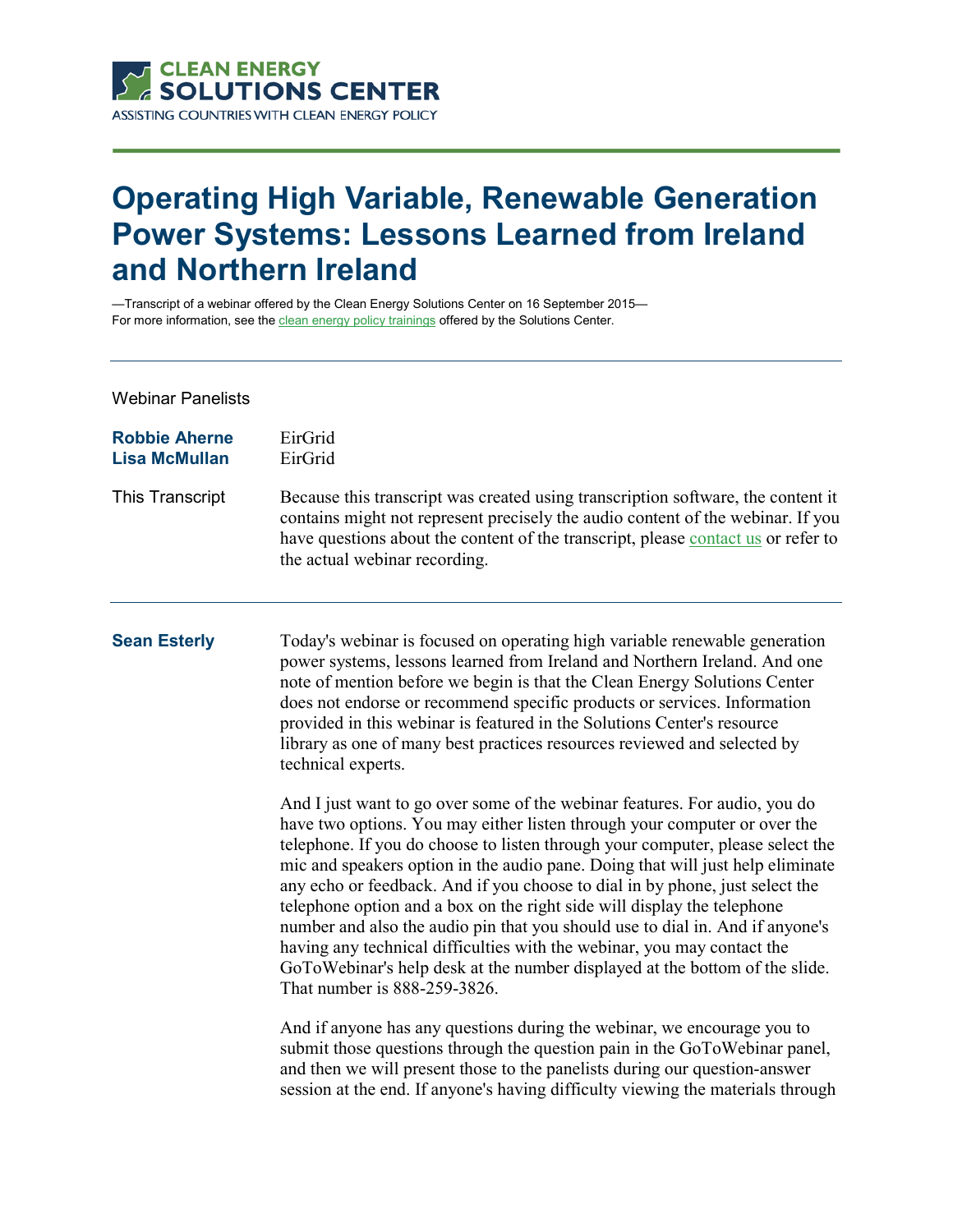the webinar portal, we will be posting PDF copies of the presentations at [cleanenergysolutions.org/training.](https://cleanenergysolutions.org/training) Also an audio recording of the presentations will be posted to the Solutions Center training page within about a week of today's broadcast, and in addition, we're now adding recordings to the Solutions Center YouTube channel, where you'll also find other informative webinars as well as video interviews with thought leaders on clean energy policy topics.

Now, today's webinar agenda is centered around presentations from our guest panelists, Robbie Aherne and Lisa McMullan, and these panelists have been kind enough to join us to give us lessons learned from Ireland and Northern Ireland on operating power systems with high levels of variable renewable energy. Before our speakers begin their presentations, I'll provide a short informative overview of the Clean Energy Solutions Center initiative, and then following the presentations, we will have a question and answer session, where the panelists will address questions submitted by the audience, followed by closing remarks and a brief survey.

And this slide provides a bit of background in terms of how the Solutions Center was formed. The Solutions Center is one if 13 initiatives of the Clean Energy Ministerial that was launched in April of 2011, and is primarily led by Australia, the United States and other CEM partners. Some outcomes of this unique initiative include support of developing countries and emerging economies through enhancement of resources on policies relating to energy access, no-cost expert policy assistance and peer-to-peer learning and training tools, such as the webinar you're attending right now.

And there's four primary goals for the Solutions Center. First goal is to serve as a clearinghouse of clean energy policy resources. Second is to share policy best practices, data and analysis tools specific to clean energy policies and programs. And third is to deliver dynamic services that enable expert assistance, learning and peer-to-peer sharing of experiences. And then lastly, the center fosters dialogue on emerging policy issues and innovation from around the globe. Now, our primary audience are energy policymakers and analysts from governments and technical organizations in all countries, but then we also strive to engage with the private sector, NGOs and also civil society.

And one of the marquee features that the Solutions Center provides is its nocost expert policy assistance, known as Ask an Expert. And the Ask an Expert Program has established a broad team of over 30 experts from around the globe who are available to provide remote policy advice and analysis to all countries at no cost. So, for example, in the area of regulatory and utility policies, we're very pleased to have J. Riley Allen, director at the Regulatory Assistance Project, also known as RAP, serving as one of our experts. So if you have a need for policy assistance in regulatory and utility policies or any other clean energy sector, we do encourage you to use this valuable service. Again, the assistance is pry—provided free of charge. So if you have a question for our experts, please submit it through our simple online form at [cleanenergysolutions.org/expert,](https://cleanenergysolutions.org/expert) or to find out how the Ask an Expert service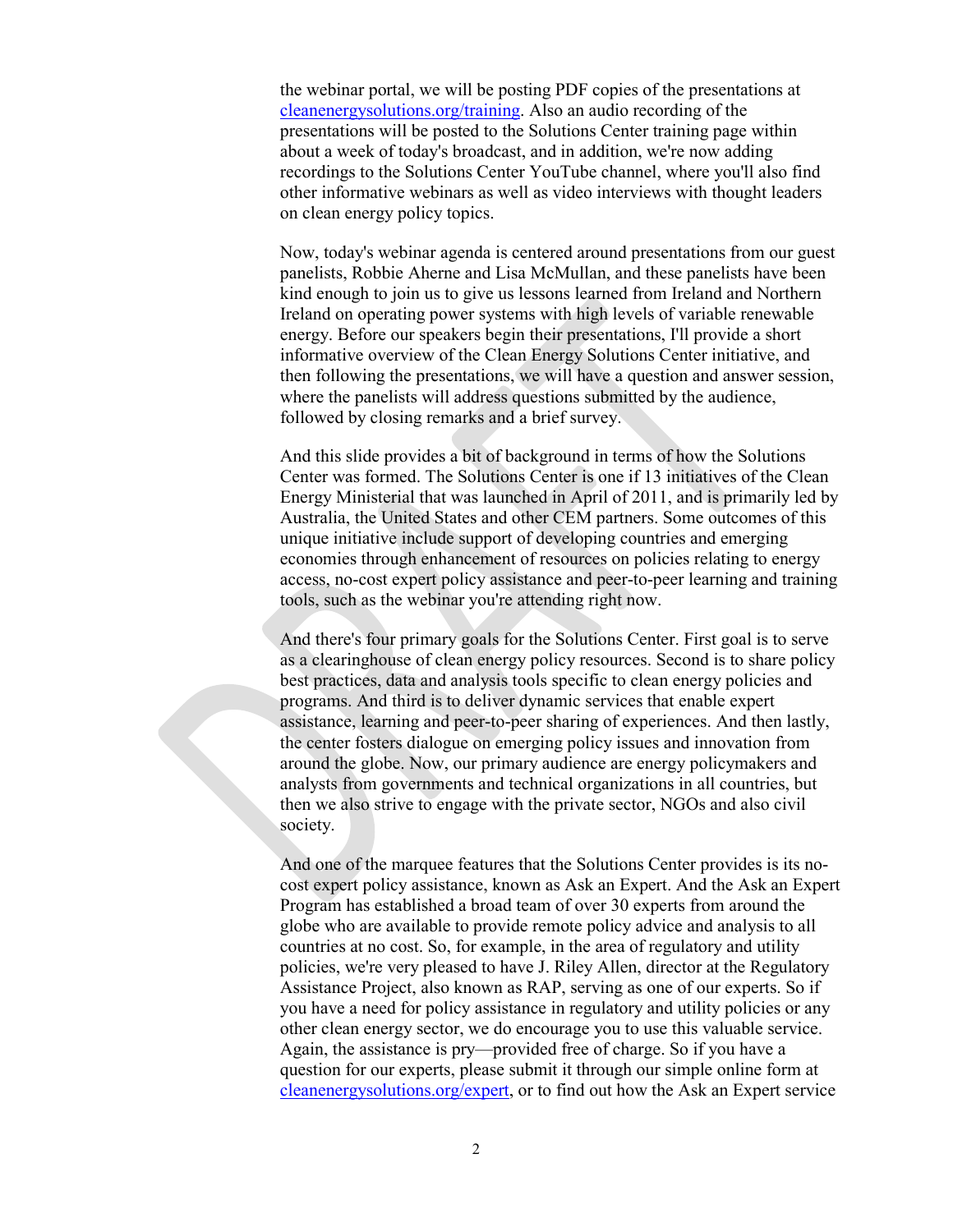can benefit your work, please feel free to contact me directly at Sean.Esterly@NREL.gov, or at 303-384-7436, and both of those are displayed on the slide right now. And we also invite you to spread the word about this service to those in your networks and organizations.

So now I'd like to provide brief introductions for today's panelists. First up today is Robbie Aherne. Robbie is the DS3 program manager at EirGrid, the transmission system operator in Ireland. He received his BE in electrical engineering from University College Cork, Ireland, and recently completed a master of science in electricity power systems from the University of Bath in the UK. He's been working in EirGrid for ten years in a variety of roles, including power systems planning, near time and real-time power system operations and long-term strategic operational planning. He's a member of the ENTSOE and ancillary services working group, the Cigre Ireland National Committee and the Engineers Ireland Electrical and Electronic Division Committee.

And then following Robbie, we will hear from Lisa McMullen. Lisa works on the DS3 program at EirGrid, the transmission systems operator. She received a BE in electrical and electronic engineering and master's of science in energy management from Dublin Institute of Technology. She's been working in EirGrid for six years in a number of different roles, including power system access planning and more recently in long-term strategic operational planning and real-time power system operation. And with that, I would now like to turn the webinar over to Robbie and Lisa.

**Robbie Aherne** Hi, good morning or good afternoon, depending where you're at. We're delighted to get an opportunity to present to the Clean Energy Solutions Center on the experiences in Ireland and Northern Ireland of operating a power system with high amounts of variable renewable energy in a safe, secure and reliable manner. I suppose we're going to split the presentation here today. I'm going to first of all set the policy context and talk about some of the initial studies that we've carried out, talk about the evolution of the DS3 program, which both Lisa and I work on and I'm going to give a sense of where we are today and the challenges that we had to overcome to get into our current position where we would operate with up to 65% of our energy consumed in real time coming from wind power.

> My colleague Lisa is going to talk about the key enablers going forward and what we need to do to achieve our ambitious Ireland and Northern Ireland government mandated renewable targets. First of all, maybe just give you some context on EirGrid's role. We are the transmission system operator and market operator in both Ireland and Northern Ireland. So we were—we're the Irish electricity system has been deregulated, so EirGrid sits alone as an independent body which is responsible for operating the transmission system and overseeing the electricity market in both Ireland and Northern Ireland. We are a fully independent body and have no relationship or no ownership of any generation or indeed network assets.

> Just to give you a sense of the power system of Ireland and Northern Ireland, you can see there the island of Ireland is represented in orange, at the—on the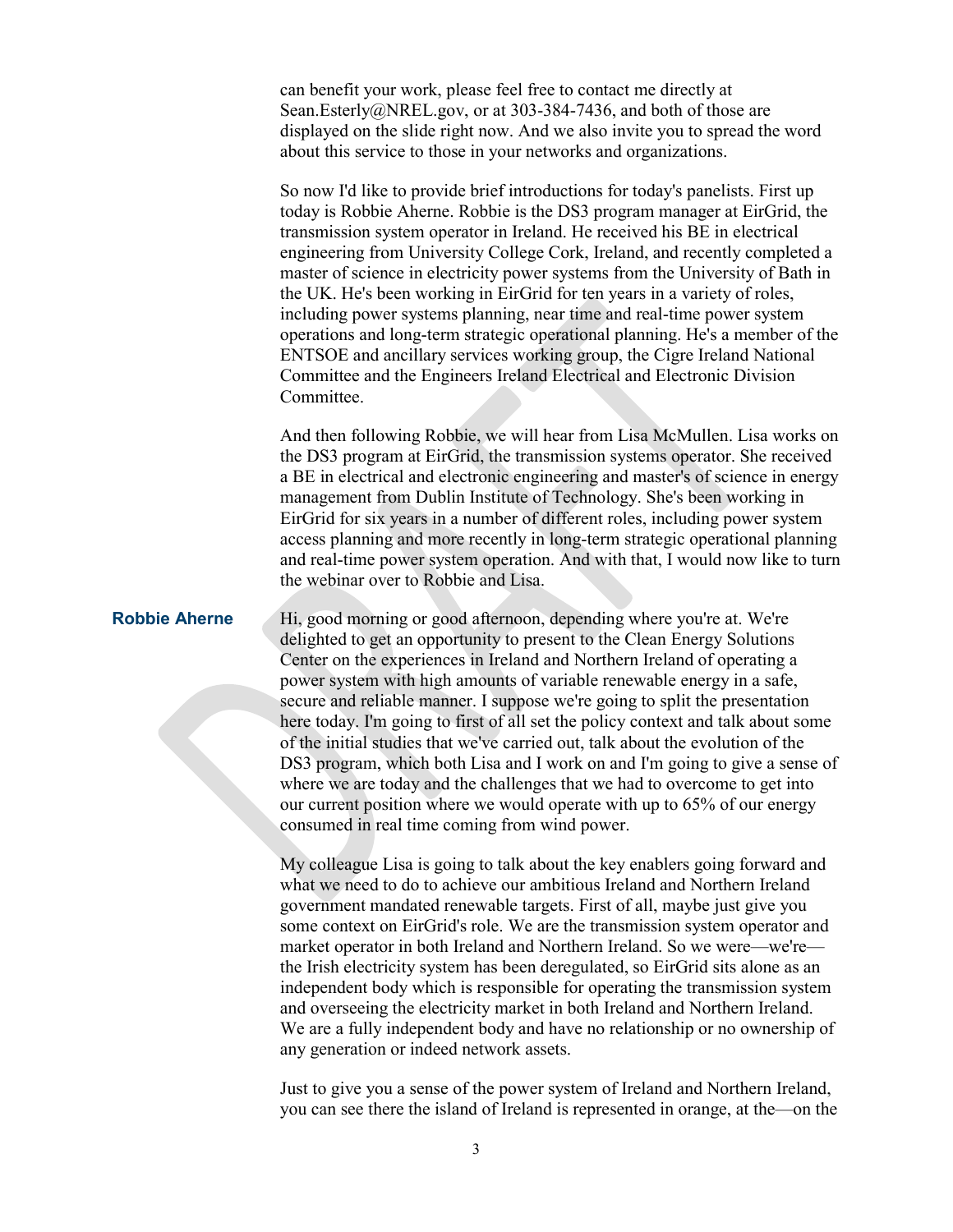western seaboard of Europe. At the moment, we have about nine gigawatts of conventional plants installed on the island, and typically these—the generators that comprise this nine gigawatts are actually quite large relative to the size of our system. A large number are greater than 400 megawatts in size, or greater than 0.4 gigawatts in size.

We have 2.8 gigawatts of wind farms installed on the island currently, and we have a peak demand of around 7 gigawatts for and We have a valley demand, during our summer when the weather is relatively warm, anyway, for Ireland, we have quite a low demand of around 2.3 gigawatts. Now, that's very important in the context of having 2.8 gigawatts of wind installed, because potentially we could meet our fully—our power system demand needs from wind. However, for many technical reasons which both Lisa and I will go into. That just isn't technically feasible right now.

We are a separate synchronous AC system, and by that I mean we are connected to the larger systems in Europe by two HVDC links. So in essence, you could say that we're an island-powered system, weakly interconnected to other systems. We have two HVDC links, one between Northern Ireland and Scotland, and another one between Ireland and Wales. They both come to 1,000 megawatts in size. Now, we've always been an isolated power system, and in essence, we've always had to be flexible and a lot of the challenges that we have faced and will continue to face, we will face on our own. And that's just by nature due to the isolated nature of the Irish and Northern Irish power system.

Looking at the renewable targets for 2020, this is broken out by member state in Europe. And Ireland has a—Ireland and Northern Ireland both have a renewable target of 40%. So 40% of all energy consumed by 2020 will come from renewables. Given that we have already exploited our hydro resource and given that we have a very—an excellent wind resource, really, the vast majority of that will come from wind. So by 2020, 37% of all energy consumed will come from wind energy. Now, that's a very ambitious target. There are other countries with higher renewable target, and indeed, Denmark has a higher wind target. However, what makes Ireland and Northern Ireland unique is that we're an island-powered system.

So whereas Denmark, for example, can rely on the larger continental Europe systems, the German system, for example, we really have to, I suppose, manage any of the challenges that we face largely on our own. Europe consist of about six large synchronous area, where you have the island of Ireland, you have the island of Great Britain, you've continental Europe, Scandinavia and then you have a number of islands in the Mediterranean.

So Ireland, who is also a different synchronous system, would have the most ambitious renewable target for 2020. And if you look at over the last say even 2010 to 2013, the fuel mix in Ireland has really radically changed. The pie chart on the right shows the fuel mix in 2010, and if I could point out the purple is the amount of electricity we got from gas, that was actually 61% in 2010. By 2013, that actually had dropped down to 45%. That really is a radical shift on the power system. And the majority of that change has come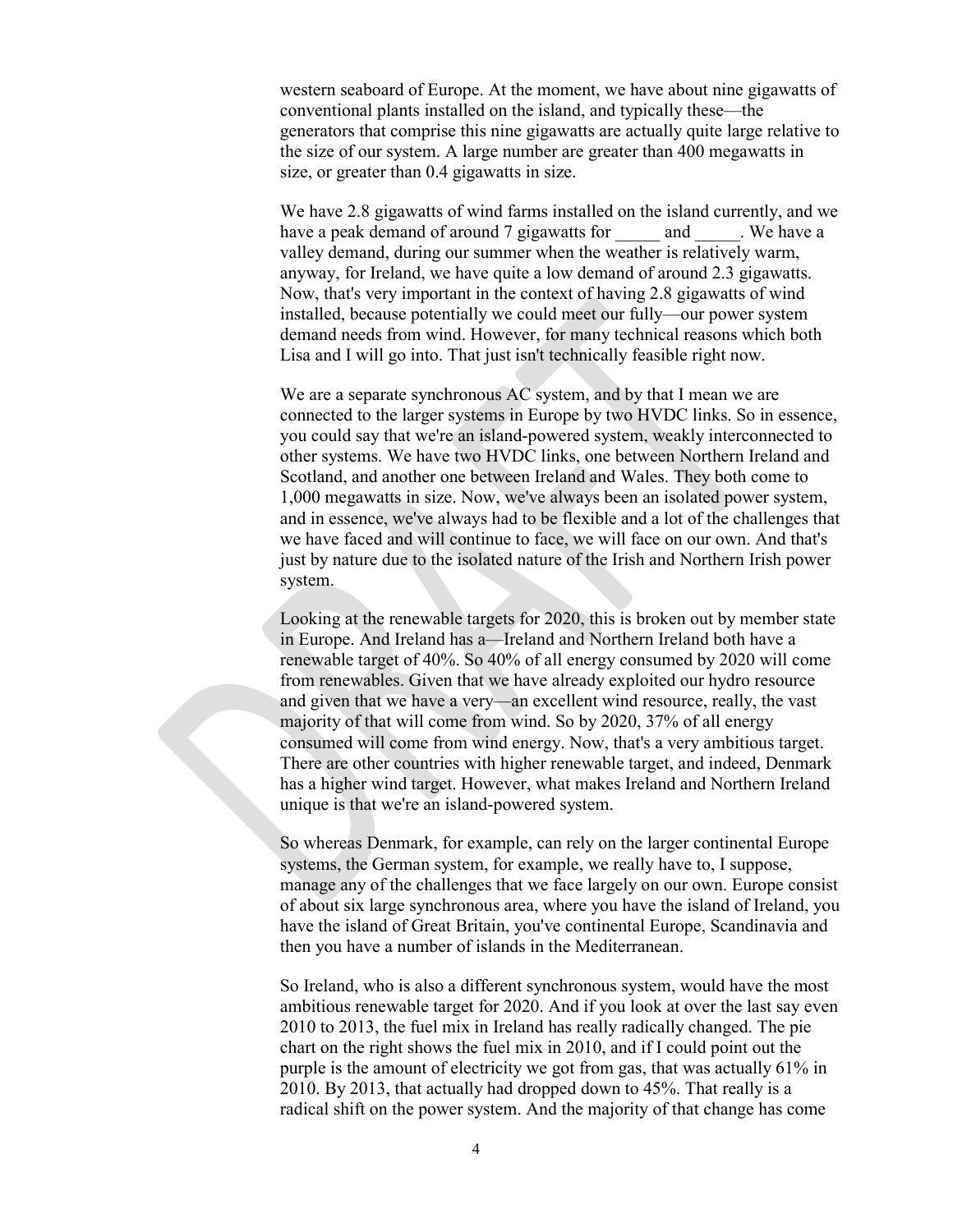from increased amount of winds on the system and also increased interconnections across to Great Britain.

Now, last year, approximately 24% of all our electricity consumed came from renewable sources, again, with the vast majority of that coming from wind. So we're well on our way to meeting our 40% 2020 target.

We've had to—those targets were originally set in 2008 by our government and mirrored in Northern Ireland in I think late 2008, maybe 2009. We actually carry out a lot of technical analysis to assess how we're going to safely and securely and also economically operate the power system with such high levels of wind power. Really, it hadn't been attempted on another power system like Ireland anywhere else.

So in 2010, we kicked off the facilitation of renewable studies, and these studies took place over an 18-month period and we employed 3 external consultants, industry leaders like Siemens, like TNEI, et cetera, to carry out analysis on our behalf. And we really looked at all the different technical challenges that a power system could face, looked at the impact on frequency, small signal stability, transient stability, voltage stability, et cetera. We really looked at it from every angle.

That was peer reviewed by two external members of the power industry in Ireland, both well respected, both locally and also internationally. And at the time, that was the most comprehensive wind integration study of its kind in the world. Now, I'm just going to talk about some of the key findings from that particular study, and I suppose talk about how that has shaped the analysis that we're carrying out today.

So one of the key findings of this is the impact is where the system frequency in Ireland is normally 50 hertz, and indeed, 99.7% of the time, the frequency would be really quite close to 50 hertz. However, at times, generators do trip and that can cause the frequency to move away from 50 hertz down towards 49 hertz. But the graphic here shows the system frequency on the vertical axis going from 50 hertz. And then on the horizontal axis, it shows largely wind over you load. So say, for example, we had 2,000 megawatts of wind on the system and 4,000 megawatts of load, we'd roughly 50% of our demand would be met from wind.

And the green diamonds represent the system frequency following a large generator trip on the system. So you can see we're quite happy, really, if you look up to say 40% of wind over load, the frequency really doesn't dip that low, it stays above 49.5 hertz, and we're quite happy. Really we're quite happy if it stays above 49 hertz, however, when we started to go to higher wind over load percentages, we started to see the frequency going below  $48\frac{1}{2}$ hertz, and indeed going below 47½ hertz. And that's something we're not comfortable with and we wouldn't be willing to operate a system in that manner.

And the reason for that is if you can consider your local town, if, for example, that got isolated from the large power system, that may—and, for example,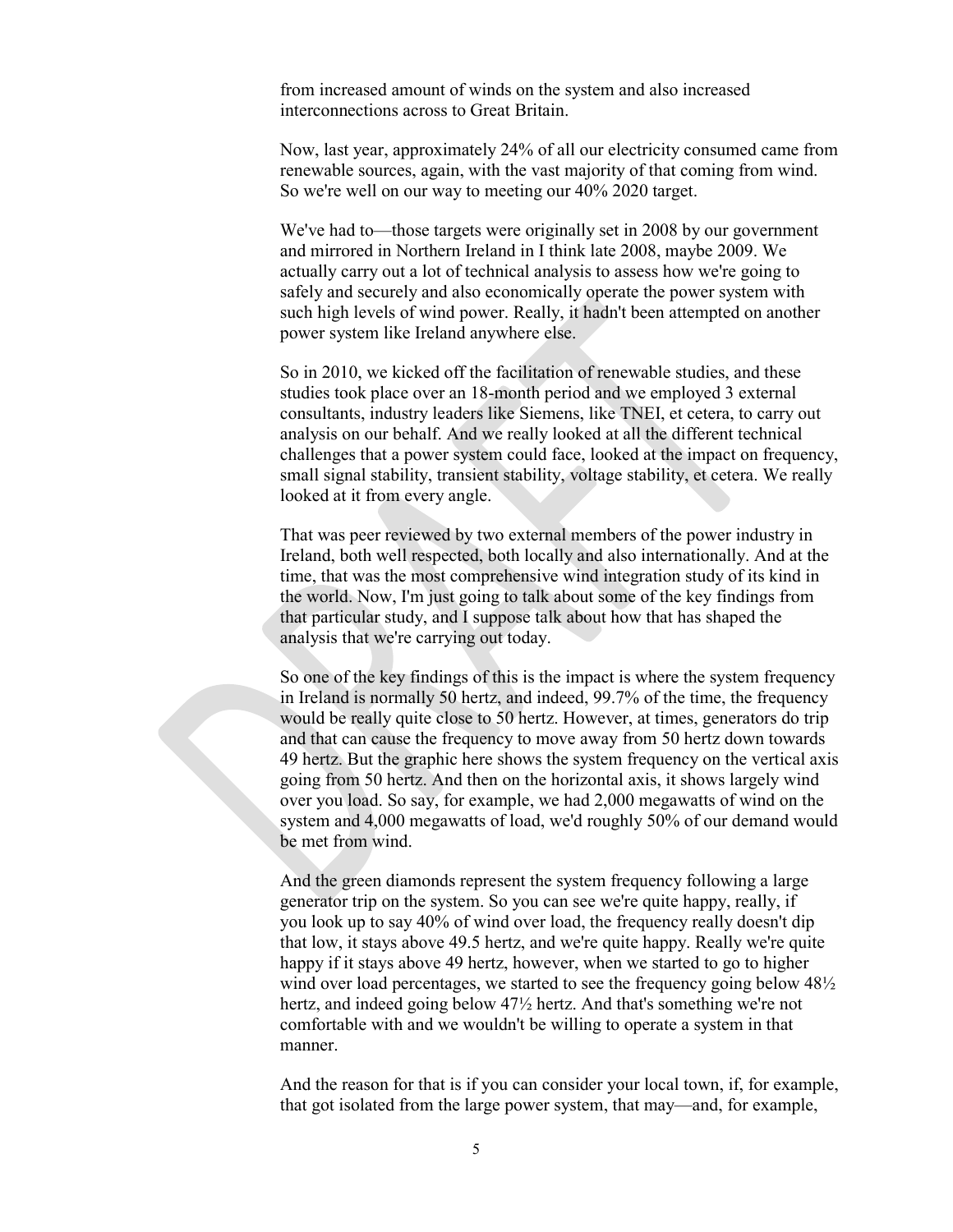you had a wind farm feeding that local town, in theory, that's [Break in Audio]. But the system frequency would quickly move away from 50 hertz, given the variable nature of wind. And we have what are called—we have a special device called ROCOF relays, which are designed to detect that.

Now, if you have a very light system and you lose a large unit, those ROCOF relays can unintentionally operate, so you've lost your generator and now you've lost a whole load of wind, which causes your system frequency to go very low, as illustrated in this graph. So what we've done to resolve it is we are working with our colleagues across the industry to change the set points on these ROCOF relays, these are special protection devices, and essentially remove them from the equation really. And you can see there the blue boxes; the system frequency stays above 49 hertz, out to approximately 80% of wind overload.

So that's an absolutely vast improvement and making that change resulted in a significantly more stable power system. So that was the first issue that we had to resolve. The second issue is at very high levels of wind on the system, if you get a fault, you actually can lose a lot of megawatts on the system. So if you remember I said at the start of the presentation that our largest unit is typically around 400 megawatts on the island. However, the graphic—the three-dimensional graphic on the left-hand side shows at very high levels of wind, actually you can have a significant amount of faults, but they could be lightning strikes on the transmission network, which results in losing more than 400 megawatts, so in fact more than the largest unit on the system.

And obviously that's something we have to carefully watch and manage. The graphic on the right-hand side effectively shows the number of cases where actually you lost more than 500 megawatts, and that really was—it was too many cases and again would've put our system at risk. The third key finding we found was the risk to the dynamic stability of our power system. So by dynamic stability, I mean if you consider a tent which is anchored down via various pins to the ground, the more pins you take out, the more weakly that tent is anchored and the higher the risk that it effectively could get blown away.

Well, that's a good analogy for a power system where, if you continue to take off more and more conventional generation to make way for wind, you can actually end up in a very light system, to the extent that it could actually potentially—you could actually potentially lose it and have a blackout on the system. What this graphic shows, actually up to around 60, 70% wind over load, you actually have strong dynamic stability, so your system is well anchored. However, you do reach a tipping point, and if you start to go to 80 and 90% of all your demands are met from wind, you end up with a scenario where, again, you've taken too many pins out of your tent and essentially you have—you—there is a real risk that you could lose your power system.

But that's another issue that we have to manage. And the final one is the voltage reactive power control. So essentially to operating any power system is ensuring that your system voltages around the network stay within—stay really within limits. And we've found as you take off more convention—more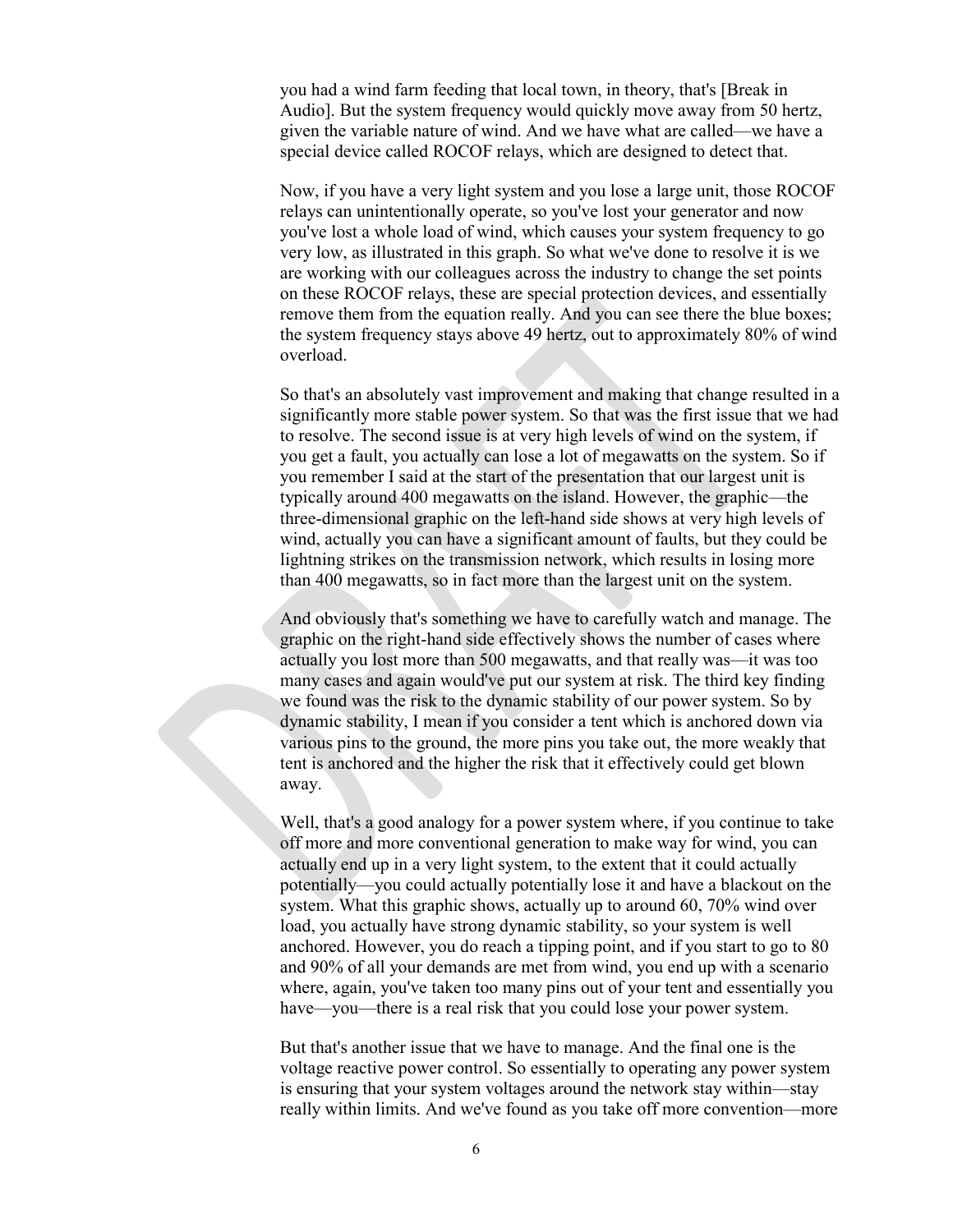and more conventional generation and replace it with wind, you actually can have a reactive power shortfall. And oftentimes people would make up for that shortfall by installing these devices on the network called capacitors. But you can only bring that so far, and indeed, you can again reach a tipping point for a system with an awful lot of wind on the system and an awful lot of capacitors installed to make up that reactive power shortfall, and indeed, you can—actually you have the potential of losing your power system. So that was the fourth issue that we needed to manage and was the fourth key finding from those facilitation of renewable studies.

Maybe just to kind of talk about it maybe bring it back to, again, one of the key drivers for any of the issues that we face on the system is when a generator trips. So if you look at there at the say typically the frequency is at 50 hertz, and indeed, 99.7% of the time in Ireland and Northern Ireland, the frequency would be within .1 of a hertz or less than a small percentage of 50 hertz.

However, if you lose a generator, you actually can result in a significant frequency oscillation, and we would see in Ireland the frequency could often go to the—from 50 hertz down to around 49 hertz. Now, that's a big frequency swing and would be a big swing in the context of larger power systems, for example, in the US or Europe. In a scenario where you take off more and more conventional generation replaced with wind, the inertia on your system since that weight that's holding the system together is decreasing all the time, and the more of that you take off, the sharper this frequency drop is, and indeed, the lower the frequency would go.

To arrest that, you'd use your reserves. You actually basically pump megawatts into the system to make up for that frequency drop and that tends to bring the frequency up over the next five, six minutes, up towards 50 hertz again, and essentially contain the frequency drop and then bring on reserves or basically bring it back up to 50 hertz. You've got your normal operating period, your generator trips, and then your recovery period. When you have a system with a lot more wind, this actually gets—it becomes more challenging to handle.

And we carried out analysis, again, as a part of the facilitation of renewable studies back in 2010. And on the vertical axis, it shows that system inertia, and it's measured in what are called megawatt seconds, but typically in Ireland that we would have around 30,000 megawatt seconds on the power system. And back in 2010, you can look there, it's an inertia duration curve. So on the vertical axis, it shows the amount of synchronous inertia on the power system, and on the horizontal axis, it shows the hours—the 800— 8,760 hours of the year. So basically what this graph is showing is approximately 100% of the time, the frequency is—or the inertia is above 25,000 megawatt seconds.

And this is all based on 2010. However, we carried out analysis to get a sense of what this curve would look like in 2020 when you replace a lot of conventional generation with wind. And you can see there the blue curve, it's a lot lower and indeed, a lot—for a significant period of time were below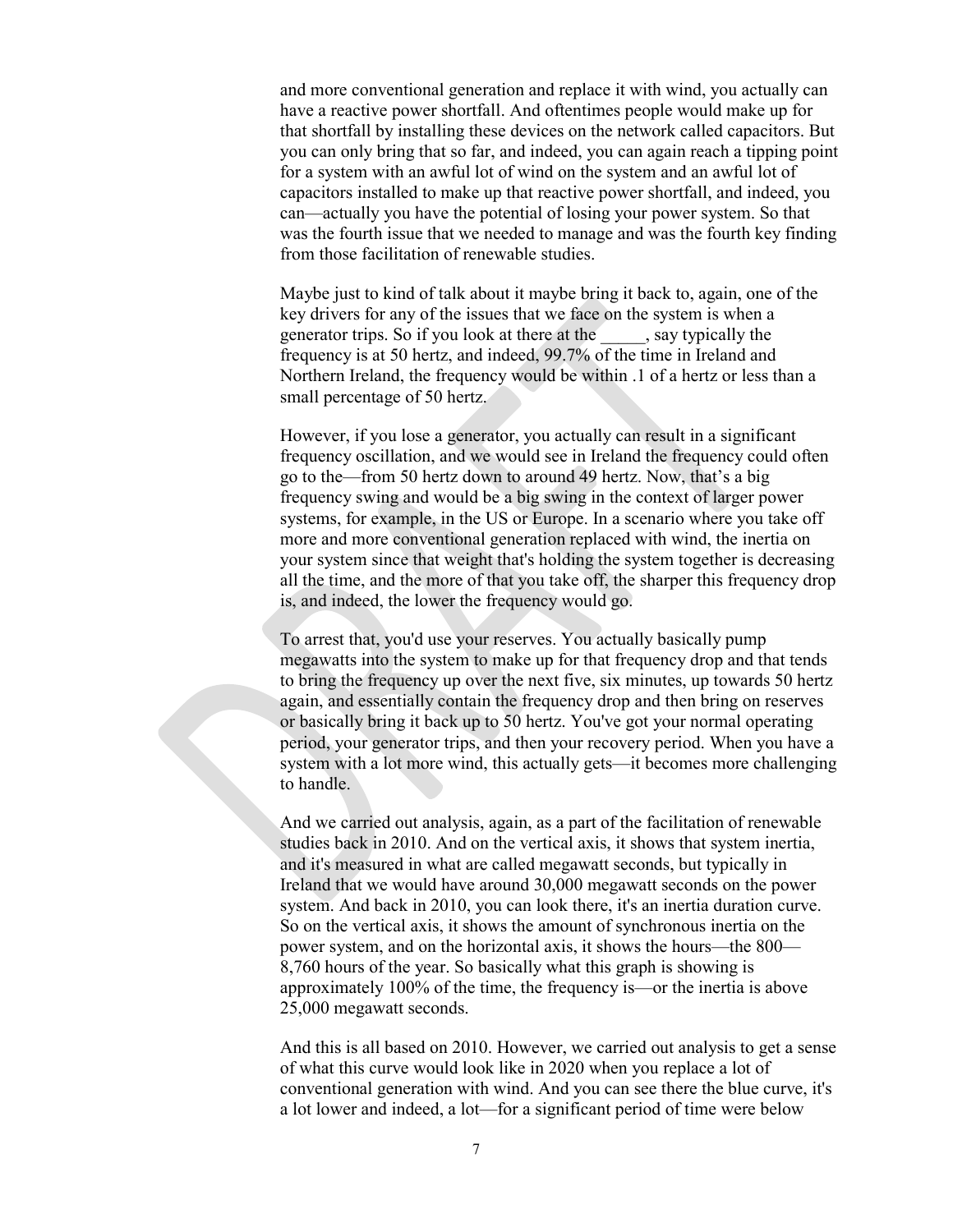25,000 megawatt seconds. An analysis that we have carried out has shown that this is potentially an insecure region in 2020. So effectively, you've taken off conventional generation, you've replaced it with wind, and that is posing challenges. And the only way really of resolving this is by bringing on and constraining on heavy conventional generation, and that costs money. And it was important for us to try to minimize any costs like that. Similarly reactive power, and again, this is the power that helps keep the voltage around our transmission and distribution network within limits, if you look at the 2010 versus 2020 case, again, there's a significant drop, a very real drop. And again, that's because you placed your—the amount of conventional generation on the system has significantly dropped.

Now, it has to be said that wind farms actually have some reactive capability, and if you do overlay that on the 2020 conventional generation reactive power curve, the gap is somewhat closed. But I guess it has to be said that typically we would install—or traditionally generation would've been installed very closed to the major road centers. So you would've had that voltage support right beside the biggest requirement for that voltage support. However, now, the majority of wind connects in remote regions, windy regions, so that voltage support is no longer quite so close to your load and maybe it isn't—we won't have quite as robust—again, if it's not managed, we won't have quite as robust control of our voltage, unless we take the necessary actions that Lisa will discuss further.

So that really kind of wraps up the facilitation of renewable studies. They took place over an 18-month period. They looked at it from every different angle, really. You can see all the different technical issues that were resolved, and really it kind of boiled down to, I suppose, four key issues that, again, that Lisa will go into in more detail in her section of the studies. But it was very important for us to carry out this very comprehensive wind integration study, because we had, at that time back in the early part of this decade, very ambitious target. We needed to develop a clear path and identify the key challenges that allowed us to meet those targets and that we needed to overcome.

So after the facilitation of renewables study was complete, it—essentially we created the DS3 program. Now, DS3 stands for delivering a secure, sustainable power system. And it was launched in 2011 and really built on the work of the facilitation of renewable studies and, indeed, other detailed technical studies we've been—we've carried out in—between 2008 and 2011.

And really it's about meeting the policy objectives in Ireland and Northern Ireland efficiently while maintaining system security. So whilst we have these ambitious renewable targets, it's very important that we continue to have high quality power supply. No one will thank us if, for example, we lost the power system whilst we were having, say, high levels of wind or renewables on the power system. It's very important to strike that balance. It's a very broad program. It's not just technical in nature, although maybe it was kind of evolved from technical studies; it also takes account of the commercial needs of the power system into the future.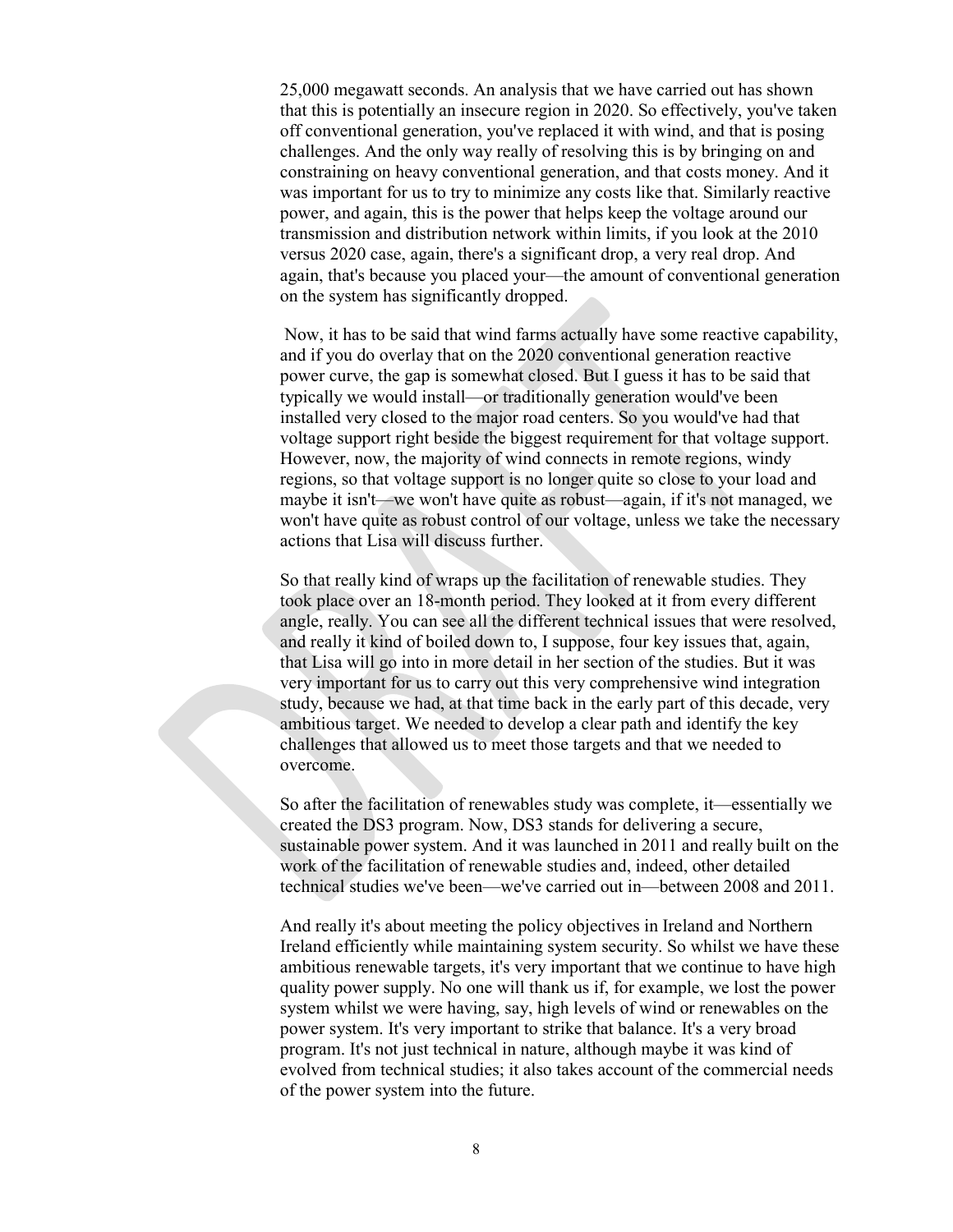And a very important aspect of the DS3 program right from the start was engagement with all industry stakeholders. We recognized that the DS3 program is really going to result in significant changes to how the power system is operated and it's very important to adopt an open, collaborative and transparent approach and work with other industry stakeholders to ensure that, I guess, we take the right approach and that we are meeting our challenges and in a very sound, considered manner.

So the DS3 program really consists of three pillars. The first pillar is system performance. So if you go from a system where traditionally it is dominated by conventional generation to one where renewable generation and particularly wind will now be the predominant force, how your system performs is just going to change. For example, we need to look at how our grid code needs to evolve. We need to carry out performance monitoring in a different way now that our system performing—is performing in a different way.

Even how your system performs changes. You need to develop new policies, particularly for use in the real-time control centers in Dublin and Belfast, to help you and ensure that you can continue to operate a very secure and reliable power system. And finally, operating a system with a lot of wind, it is more complex. Previously on the island we had nearly 80 generators on the system. Now we're going to move from one where if you take up, I suppose, all the individual wind turbine generators, now we will have a power system where you will have thousands of turbine generators operating on the island at any one time. And that's a lot more complex and we have had to develop new tools to ensure that grid controllers can securely and reliably operate the system, that more complex power system.

It has to be said that the DS3 program, it's about meeting the government targets, but most importantly it's about meeting them in a secure and reliable manner. Quality of supply, quality of electricity is—has always been very high in Ireland, and we would have a lot of, say, for example, semiconductor plants on the island who would've come to us because of our high quality of electricity supply, and it's very important that we maintain that, whilst also meeting our government targets.

Now, that's really, I suppose, the overarching objective of the DS3 program. I suppose the key metric for the DS3 program is if you—it's a metric called SNSP, or system non-synchronous penetration, and that's represented here in this graphic. On the vertical axis, essentially you've got your system load and on the horizontal axis, you've got your wind. Now the graphic there, the green section, we can operate the system with up to 50% SNSP levels, and that's where we currently operate the system. So at the moment, right today we would operate the system where up to 50% of our—all of our demand is met from a combination of wind, and I also should say from interconnector imports from Great Britain. The metric that we call that is SNSP, or system non-synchronous penetration.

The analysis that we have carried out has indicated that we can operate the system in a secure manner once we overcome the challenges I previously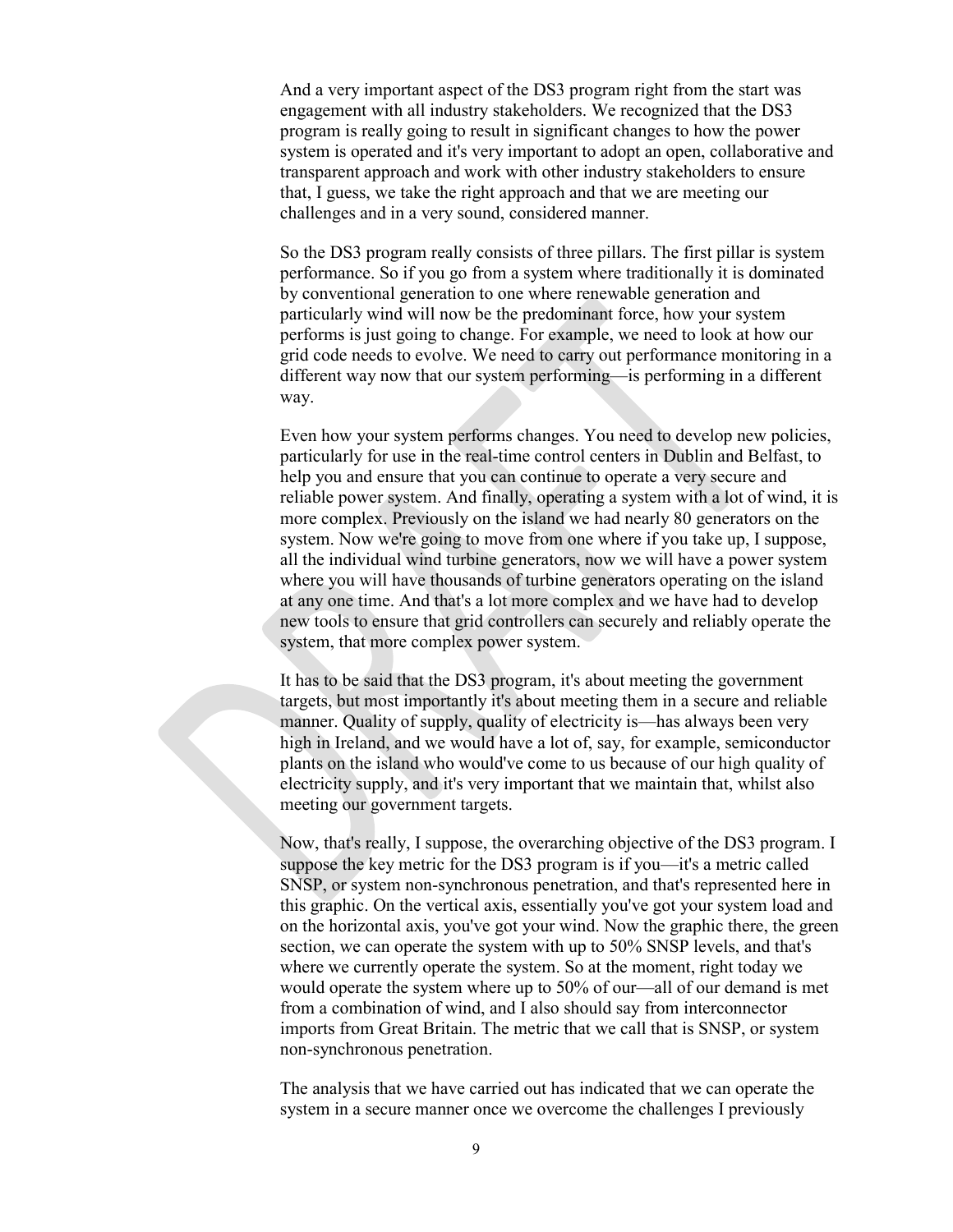described, and again, which Lisa will go through in more detail. We can raise that SNSP up to 75%. That's represented by the orange area in the graphic above. We believe, based on the technology that's out there at the moment, we cannot go above 75% SNSP today. So we couldn't go to a scenario where 100% of our demand would be met from wind and interconnector imports. We would always need some conventional generation plants on our power system.

And look, we've a lot of challenges to get to that 75% SNSP, to get—go from 50% today up to 75%, there are a lot of challenges. I just mentioned there a changed power code. Previously our generation would've been located close to our large demand, where now it's actually going to be located on our western seaboard on the graphic here you can see the island of Ireland, our major load center, about a quarter of the island—of the population of the island would live in the Dublin area. The largest wind resource is on the western seaboard. So that's a total change on our power flows. We also have a lot more variability. Wind can blow at different megawatt outputs over any point in the day. It doesn't follow any set pattern. And that represents a lot of challenges. We need to build a lot of new infrastructure, and indeed, we have data and plans in place to allow us to do that.

But really I'm going to focus on the operational challenges that we are handling through the DS3 program, which I mentioned there a number of minutes ago. So why is SNSP so important? I mean, why is there so much focus on it? Certainly from developers in Ireland in Northern Ireland. Well, this graphic actually shows we would need to install around 4,600 megawatts of wind on the island by 2020 to meet our targets. At the moment, we've about 2,800 megawatts of wind installed. So we've a gap of around 1,800 megawatts of wind to make up in the next two years.

Now, this graphic, you can see there back in 2000, that's really when the first wind farm was installed on the island. It's grown really quite quickly, and to meet the 2020 targets, we're going to have to install around 300, 350 megawatts of wind per annum to meet the target.

Now, if that SNSP—so as a reminder, that is your wind and interconnector exports over your system demand—if that stayed at 50%, the actual—you would have to reduce the output of wind by 25% of actually what it was capable of. We call that curtailment, just to ensure that you have a secure power system. So if, for example, a wind farm was capable of generating 1,000 megawatt hours. For system security, we even—we couldn't allow it go above 750 megawatt hours in any one year.

We believe by getting to 75% SNSP, curtailment levels will actually drop to around 5%, and that's very important. That five% figure is very important for wind developers, because essentially, if wind curtailment goes any much higher than that, their wind projects won't be bankable. So that's really one of the focuses of the DS3 program. It's about raising the SNSP from 50% to 75%, which, in turn, will ensure that wind farm curtailment will drop from 25% down to 5%.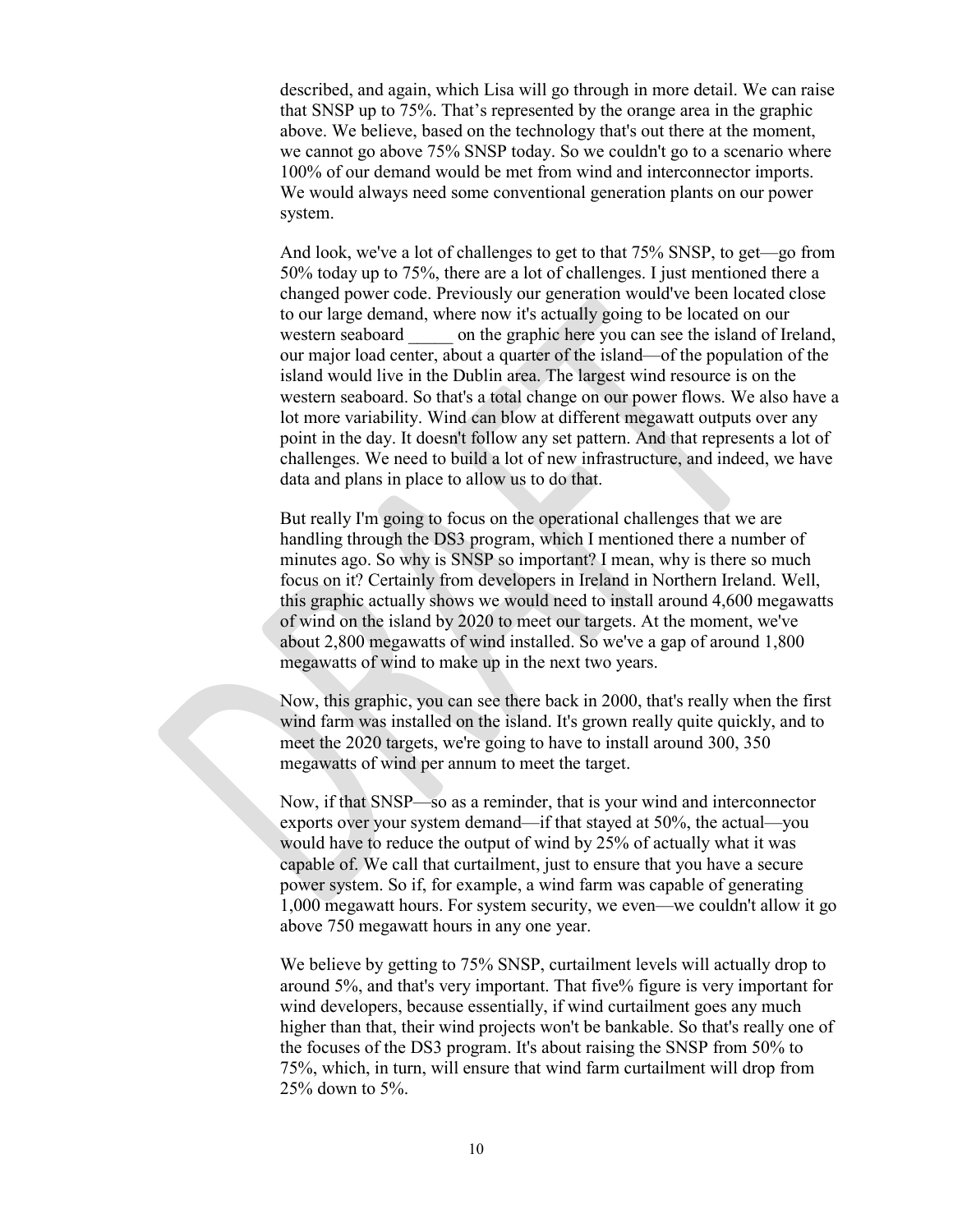And like, if you can't use five% of the output of wind farms, that's obviously we'd like to use it all, but that is seen as a reasonable approach. To get to 50% in real time, that was a challenge in itself. We had to be able to control our wind farms all around the island from the control centers in Dublin and Belfast. So at the moment, around 70 or 80% of all our wind farms can be controlled from those two control centers. We have best in class wind forecasting. We have had a wind forecaster in our control center since 2002, actually. And we now—we—I suppose, originally we started of the wind forecasting ourselves, but now we have two external vendors and they are incentivized to provide, of course, highly accurate wind forecasts.

We carry out online real-time dynamic assessment of the power system, and really what that means is we carry out detailed technical analysis every five minutes approximately on the stability of our power system. And indeed, we were the first utility to do that back in 2011 and I suppose it is still the exemplar for this type of analysis. We also rigorously enforced standards on all of our generators. So we—our standards are defined in the grid code and we have—we, I suppose, performance monitor those vendors and ensure that plant was doing as it was mandated to do in the grid code.

So I mentioned the SNSP at the moment is limited to 50%. You can see there in the first 2 weeks of 2015, the SNSP regularly hit just—was just limiting just hitting that 50% limit. That dashed red line should be—there's a kind of a typo there, but that would be at 50%. We can't exceed that limit. But we are— I suppose what this graphic really illustrates is that we are regularly hitting that 50% limit in real time.

This next graphic, it shows October 2014. As I said, the SNSP limit takes account of wind and interconnector imports over your load. Now we do—we, at times, will actually export on those interconnectors from Ireland and Northern Ireland to Great Britain, to—I suppose to take full advantage of the wind resource on the island. So actually, we actually have had up to 65% of our system demand being met from wind, if one assumes that all the conventional plant was exported on the interconnectors. But that is, I guess, very high real-time measurements.

Now I'm going to hand you over to my colleague. I guess I just set the scene there. I just wanted to kind of, I suppose, really bring you through how we got to where we did in the DS3 program, I suppose what we had to do thus far, all the technical analysis, and the various, I suppose, bodies of work we had to carry out with the industry to be able to operate up to 50% SNSP. My colleague Lisa now is going to talk about reaching 75% SNSP.

**Lisa McMullen** Thanks Robbie. Hello everybody. So as Robbie said, I'm going to now look at what is required in order to move forward into further SNSP to \_\_\_\_\_. So there are a couple of top items. Firstly, we need some additional system services. We need to change our ROCOF standard. There's revised operational policies that we need to implement and we also have a range of new control center tools. So I'm going to go through each of these in a little more detail now.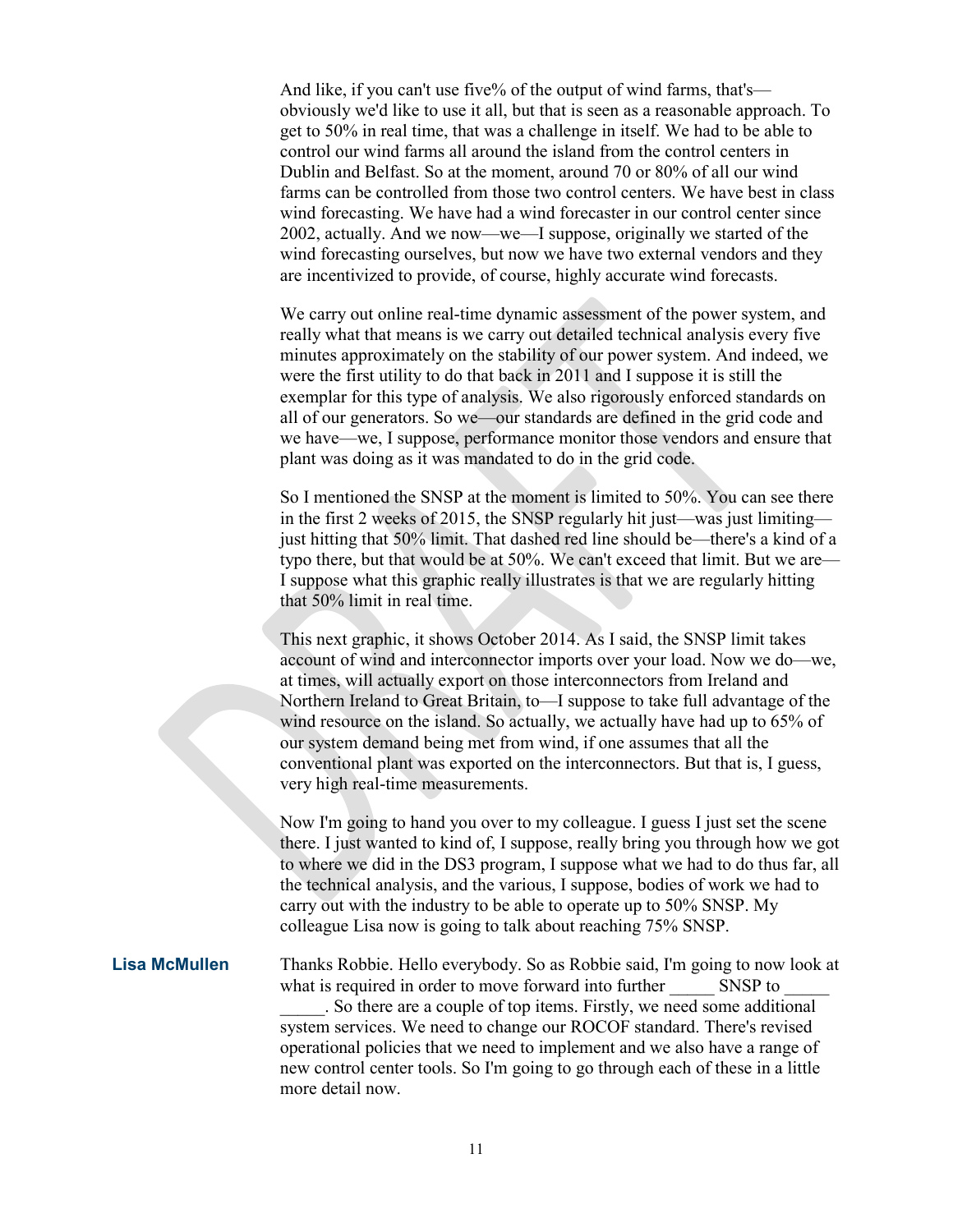So firstly looking at systems services, so these services are those additional products that are required for security systems other than \_\_\_\_\_ and as Robbie said, non-synchronous generation is replacing the traditional synchronous generation on the power system, and with that comes the loss of traditional support services. So additional services are now required to manage the power system and safely and securely.

As I a number of the DS3 studies, including facilitation of renewables study, we've identified a number of areas where we have technical challenges on the system. So firstly a little context into those challenges. A reduction in the conventional plants means that we have a lower system inertia and a lack of synchronized , which means that the system is essentially live share, which is resulting in faster and more severe frequency fluctuations.

This is impacting our frequency in the DS3 system with the lowest frequency rates that we're seeing, and it's also increasing the rate of change of frequency, or the ROCOF that's seen across they system, as well. With less controllable reactive power from the conventional units, we need to—the large portion of wind that's displacing the conventional generation and is absorbing \_\_\_\_\_ so we're having severe voltage issues, and the increased variability and uncertainty of the portfolio means increasing the ramping capability and across the system as well, so traditionally that were very conventional units might have a ramping up time of 8 or 12 hours, and which when you have really quick fluctuation in the wind generation, we need to improve our ramping capability.

The active power recovery rates of wind farms is also slower than conventional units, so if there's a fault on the system, the conventional units will generally recover almost instantly as will the demand, where wind farms have a slower active power and response. So we can see that sometimes there's a resulting frequency dip in our studies because of the slower active power recovery off the wind farms.

So this kind of gives a flavor of the technical challenges that are placed on our power system and why we need additional systems services to overcome these challenges. So I'm now going to give a quick overview of the mechanism for how we will procure these services, and a little detail on the 14 services that we will be requesting, as well.

So this slide shows the current market breakdown, so it's just the graphic here. So currently you would have a large block of the energy market is in the energy payments, then we have a block of capacity payments, and finally at the top there's the ancillary services or the systems services section. For the revised market now, there's a much bigger budget for the ancillary services or the systems services and a reduction in the energy payments and capacity payments. So the top dotted line shows where generators would need to be to be making a profit in the energy market. So you can see before that they wouldn't necessarily need to be providing ancillary services in order to make a profit in the energy market in Ireland and Northern Ireland.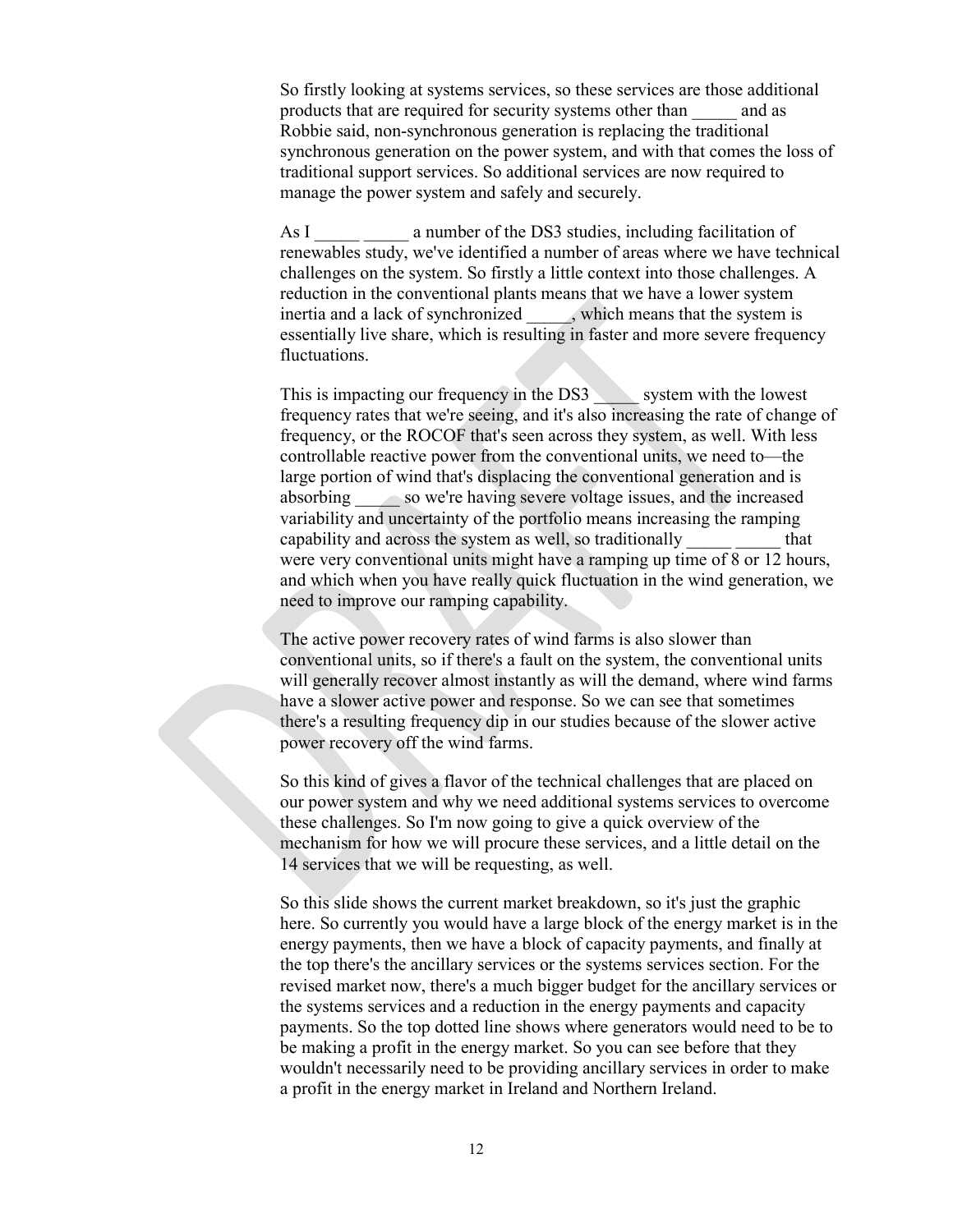But now with the revised market, you will need to be providing some services in order to make a profit. So the purpose of the new market is to incentivize the right mix of systems services to operate the system, with increased levels of non-synchronous penetration. So the incentivizing them to have the correct mix of services to match the system needs.

So just to look at the systems services products that we have, so originally we would have 7 products and we've increased that now to 14 products. So just looking at frequency control quickly, the graphic shows from the time period of zero seconds to a number of hours. So the box in the middle shows the traditional services we would've requested for reserves. So primary and secondary operating reserve and tertiary reserve so between 5 seconds and 20 minutes is the reserve times we would've requested previously.

Now we're looking for faster response times between zero and five seconds. So we're looking for a synchronous initial response to incentive synchronous generation to operate below them in the end, so that they won't be impacting the dispatch but they will be providing inertia. We're also looking for fast frequency response with the reserve that can quickly provide an active power response to avoid those high ROCOFs and the low frequency nadirs, and also fast post-fault active power recovery for the wind farms. So as I was saying, I know that the wind farms have a slower active power response, so this service is to incentivize a faster recovery time for those wind farms.

In the longer term timeframe, we'd also be looking for additional ramping products for—from one hour to three hours to eight hours ramping capability time. So this is, for example, between the 6:00 am to 9:00 am load rise, if the wind was to unexpectedly drop or a generator was to trip, we need to have the capability to ramp up conventional generation to compensate for this.

And then moving on to the voltage products that we've been procuring, in the area of voltage controls, we've introduced a new product dynamic reactive power, and this is a new product in the timeframe to [inaudible due to background noise] and the stability of the power system. And we've also redefined our for steady-state reactive power. The generators are currently paid for a megawatt range of their maximum output, but we're incentivizing generators to have a set facility across the four megawatt range for that generator.

Moving on then to ROCOF. So our current standard for the rate of change of frequency is 0.5 hertz per second in the control center. So we're proposing a change to that standard to 1 hertz per second over 500 milliseconds timeframe. So I think Robbie has briefly touched on this already in terms of why we need to change the ROCOF standard. There's three reasons that we would be looking to change ROCOF. So there's reduced inertia levels at the reduction in conventional generating, or through the loss of \_\_\_\_\_\_ increase, it could result in the cap getting—tripping our wind farms and generators at this current standard. Secondly, a severe fault that results in a frequency event could also result in cascading tripping of wind farms. And finally then the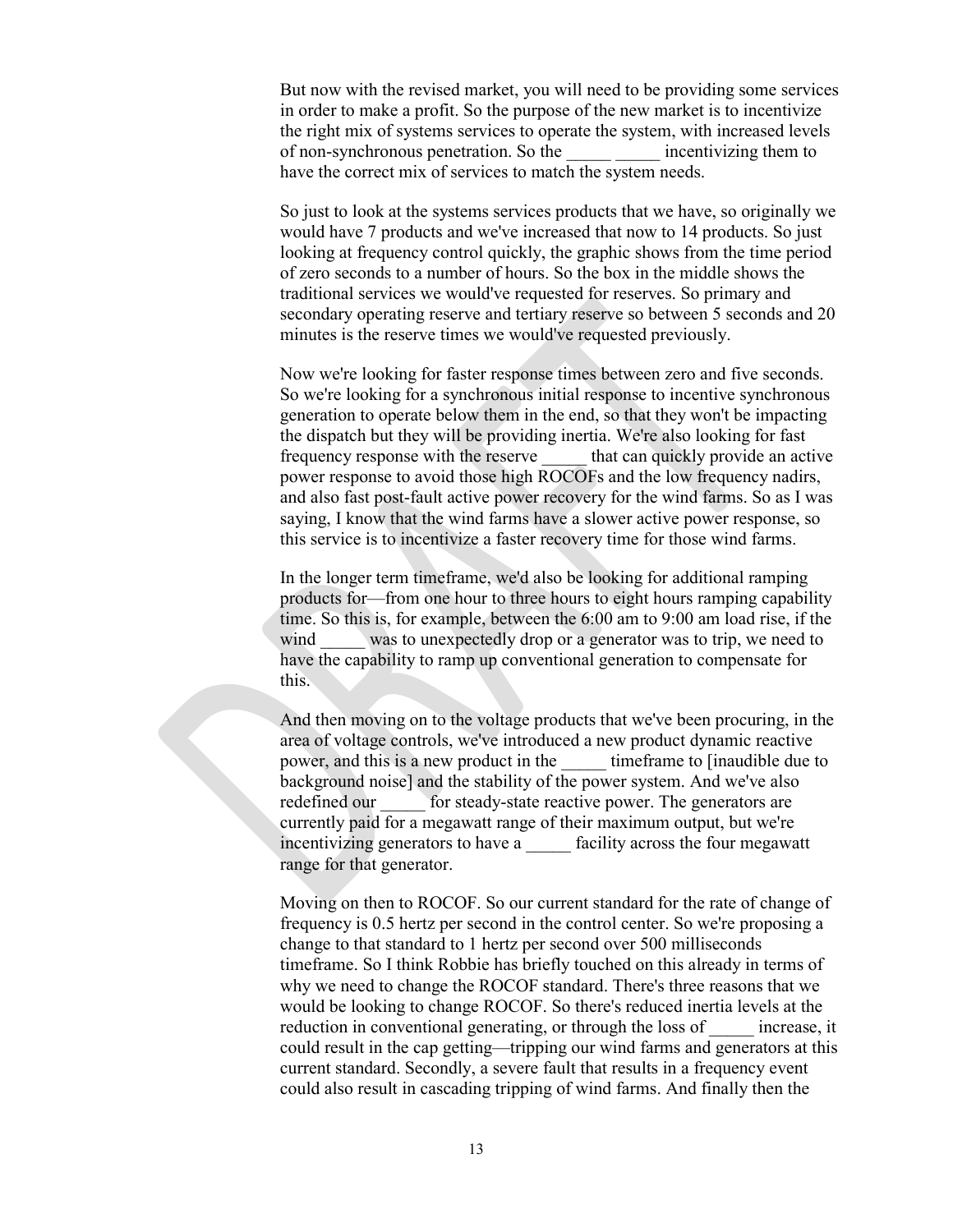loss of main protection around already, the distribution protection related to \_\_\_\_\_\_ \_\_\_\_\_\_\_ protection.

There are differing views in the industry at the moment. So the wind farms have no issues with this revised setting. They have—they are pro the new standards as they hope it will reduce curtailment on the [inaudible due to background noise] for investment. The DSOs, then, or the distribution system operator are concerned about revising the ROCOF standards as it might impact their loss of main protection, and the implications that might have for protection on distribution efforts. Conventional generators, then,

are concerned about wear and tear on their units and the safety of their plants by changing the standard to one hertz per second.

So looking at then our ROCOF implementations project, given the concerns that have come from industry, we've had significant engagement and across the industry to see the issues that the different parties have with this ROCOF implementation project. It's now become a two-strand project, so a plan A and a plan B are being progressed in parallel with each other. So plan A assumes that we can move to a one hertz per second standard, and it has two aspects within it. There's a generator studies project, which request that all conventional generation connected to the power system will carry a certain analysis. So firstly electrical dynamic simulations to assess the impact on the transmission system, and of the initiative, it is the standard of the higher ROCOF. And secondly, then, a mechanical plant integrity study to assess the impact on the unit itself of withstanding higher ROCOFs.

The second phase of plan A, then, is a TSO/DSO implementation project, the joint project between EirGrid and the distribution system operators in Ireland and Northern Ireland. The DSOs are assessing if they can protect against \_\_\_\_\_ \_\_\_\_\_ on the distribution network through other means or different types of settings or a ROCOF relay. It also involves bench testing of ROCOF relays and requesting the ROCOF capabilities of the embedded generation on the distribution system.

The plan B then assumes that we remain at the .5 hertz per second ROCOF standard. It investigates and perhaps it proposes alternatives to a ROCOF—to changing the ROCOF standard. This project might be able to complement with the system services that we're requesting, as well.

Another project besides DS3 is realizing potential of distribution generation. So a large portion of the wind that is connecting to the entire system is connected to the distribution system. This project looks to realize the full potential of controllable distribution and connect to wind farms in terms of frequency control, voltage control and then ROCOF protection, as well. It's being carried out by the joint TSO and DSO engagement project. So if we look at just, for example, the DS3 voltage control approach, it's to ensure that all controllable wind farms realize their full potential for reactive power production and voltage support.

So now I'm going to go through one pilot project that's being carried out between the DSOs and TSOs for voltage control. So there's a specific area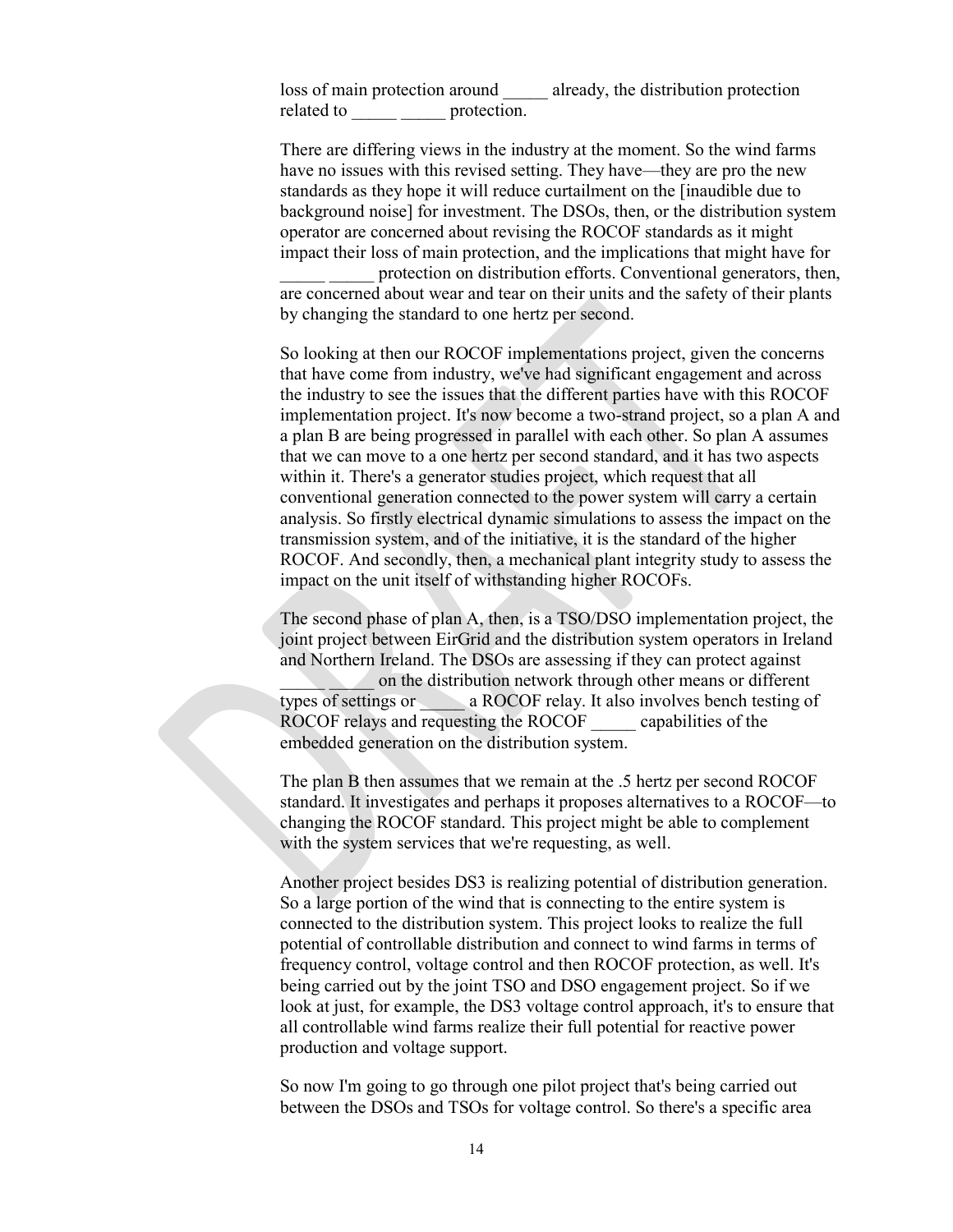and on the network a specific node called Cauteen where there's a large cluster of wind farms that are connected to the distribution network. We're using this station as the pilot for a voltage control—node of voltage controlling. Analysis has been carried out to determine the voltage support that is required in the area, given the large level of wind that connects to the distribution system.

The table at the bottom right shows the mega VAR requirements for voltage support, and depending on what settings you have the power factors set to for the wind farms, so it ranges from 145 mega VAR tradition and support would be required if all of the wind farms at Cauteen are absorbing Then we if [Break in Audio] we change the power factor setting to unity power factor, we'll need 55 mega VARs of additional support, but if we do use the full potential off the PSO, that the distribution in wind farms there would only require 15 mega VARs of additional reactive force. This would reduce the amount of network investment that is required in the area, if we can change these wind farms to fully use their potential. So we'll save around  $\epsilon$ 14 million instead of having to invest in \_\_\_\_\_.

The next aspect, then, is the operational policies, so a big part of the DS3 program is to inform operational policies for use in the control center and across the operation department. This is tied right to engagement with realtime and near-time operation departments in EirGrid's control centers. If they're based on technical analysis that we've carried out across the DS3 program, they are required to be operating the system significantly differently to—in comparison to how it was operated traditionally.

So we do have an operational control process in order to implement the devised policies, but it if we're suggesting revised policy for use in the control centers, we would have analysis carried out within the DS3 program to create the policies. The policies are peer reviewed and we have an operational policy review committee which is made up of managers from across the company that will review this policy before it is sent into the control centers. And if the policy is approved, it's trialed in the control centers before becoming permanent policy.

Moving on then to the control center tools, since the inception of DS3, we've had a range of different tools have been required. In 2011, there were certain tools in place to manage the system as it was, and this needed to be revised once we started connecting larger amounts of non-synchronous wind generation. So a number of tools have been implemented since that time. As Robbie described earlier, we have the wind security assessment tools, such as online dynamic stability assessment in the control center. We've also implemented an online real-time short circuit tool, which is being trialed in the control centers at the moment. It's run every 15 minutes and it alarms if there's any breaches to short circuit levels across the system, so it ensures a more proactive monitoring of the network in terms of short circuits.

We also have the wind dispatch tool, which was implemented in the control center. As the levels of wind increased on the system, a tool was required to manage the dispatch of these wind farms on an individual basis. So the tool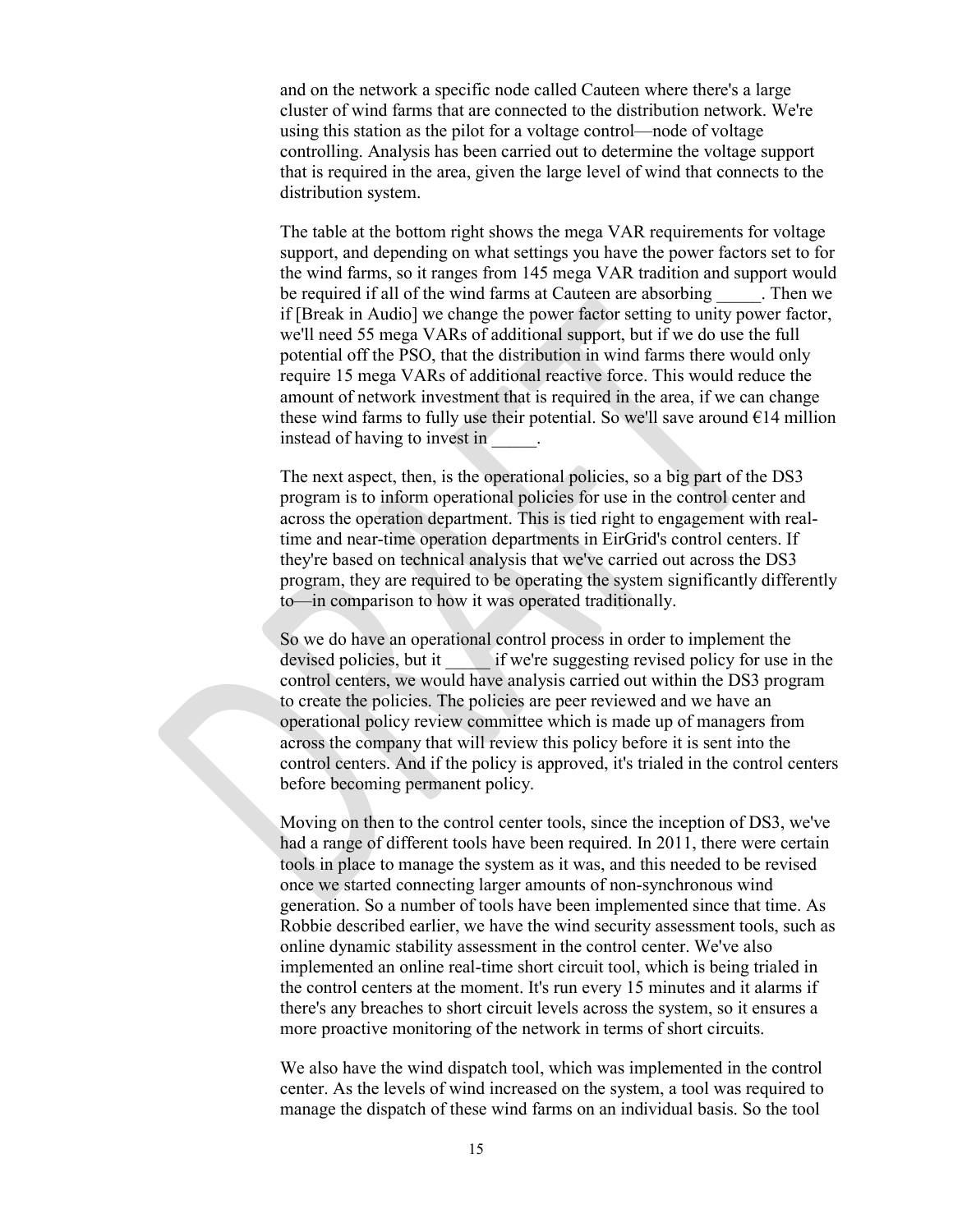introduced the capability to constrain or to curtail each wind farm across the system in a more centralized way. There's also a number of tools that are in the planning phases at the moment. So we have a voltage—a proposed voltage trajectory tool, as we try to increase the wind generation and reduce the number of conventional units on the system, a tool is required to ensure that the system is secure from a voltage and a transient stability point of view. As Robbie said earlier, we have a valley load at night time of about 2.3 gigawatts of demand. So we're trying to increase the level of wind that we would have on the system at night time, while still ensuring a secure and stable system.

Another tool we're proposing is a ramping tool, which I'm actually going to go through in a little more detail in just a moment. Finally, there are potentially other tools that we may require in the future as we increase the levels of wind on the system. These tools may come from further DS3 analysis or operational experience in the control centers, or internal or external workshops that EirGrid are involved in. But there may still be scope for further tools in our control centers.

So looking then at the ramping tool, basic concept of this ramping tool, as I said earlier, it's one of the system service requirements that we have in order to ensure that, given the variability of wind, that we are able to meet the system demand if the wind changes significantly unexpectedly. So this graph shows the demand on a particular day of the year, so for a 24-hour period. The megawatts is on the left-hand side there. If we look at, then, the forecasted wind for that day, as well as the forecasted demand and forecasted wind, you can see there's quite a difference between the wind and the demand. The green line then shows the next demand, so the demand minus the wind, so what could've been met by the wind generation on that day.

The partial wind trap here is at about 5:00 to 7:00 in the evening, so the evening load rise. We have an increase in the demand, but the wind also has that moment to produce, as well. But this here shows, again, the *just* hones in on that period of the day between 2:00 and 8:00 pm. So ramping duty is the difference between the 3,500 megawatts and demand up to 5,000 megawatts in the space of 3 hours, which cannot be met by wind generation. But this demand needs to be met by conventional generation.

This change in megawatts is called the ramping duty, but at the same time, these are based on forecasted times, so we need to factor in an uncertainty level, as well, in case the demand is slightly higher than what we have anticipated or the wind is slightly less. So this is the ramping requirement over a number of hours for this particular day.

So the ramping tool will basically calculate the requirements for—the ramping requirements before for each hour period between one and three and eight hour periods. So the ramping duty is the forecasted load plus the forecasted wind, and we also include a forecast error. There's a load and a wind forecast error, and then a generator availability error which is based on whether the generator has not started or a generator trips off, and this becomes the ramping requirement on that particular day. The ramping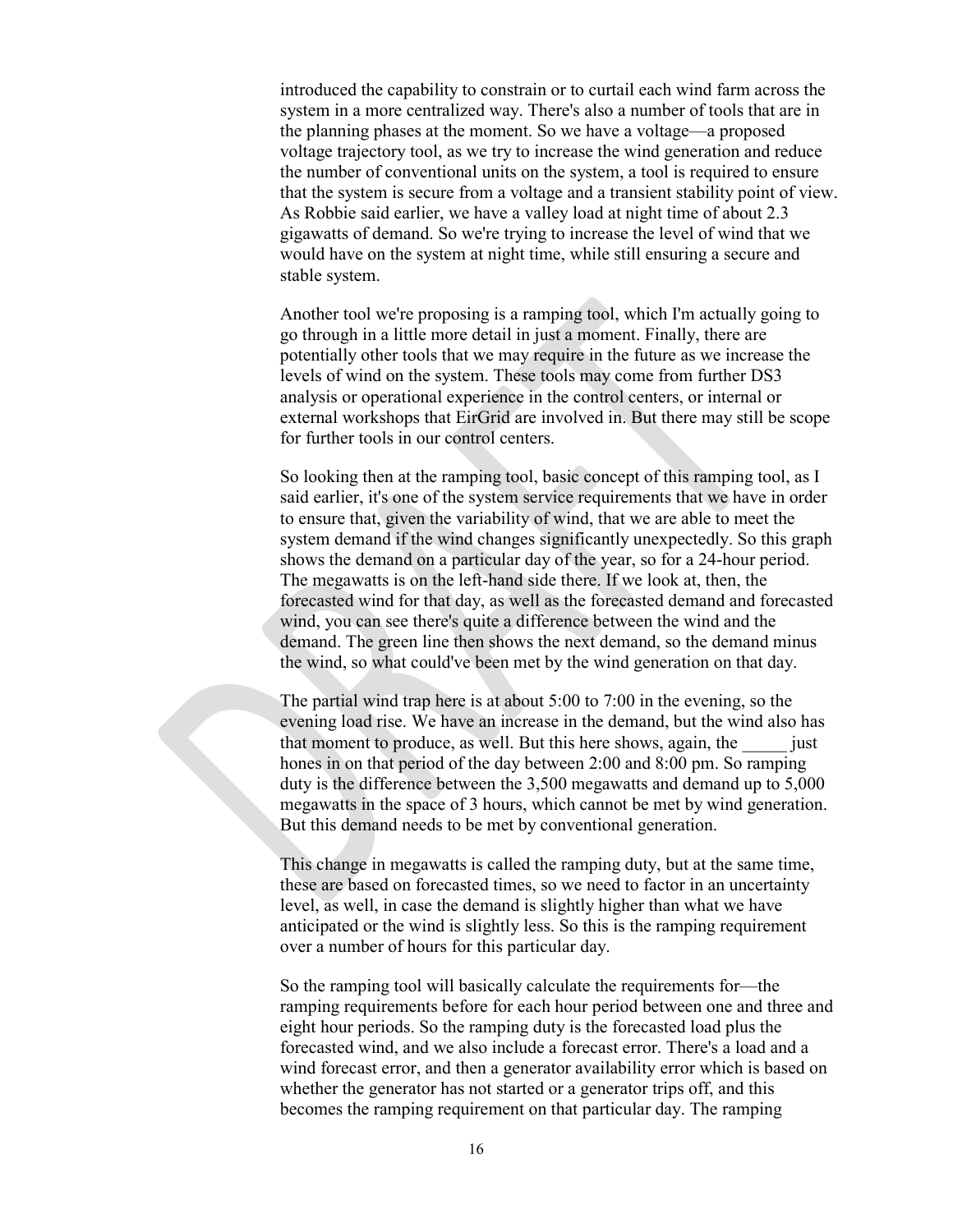capability, then, is calculated by the tool based on the generators that are synced to the system that have additional head room or additional megawatts that they can increase to if we require, and also the ramping capability of the unsynchronized generation, whether there is capability within that period for the generator to start up within the one or the three or the eight hour ramping period.

So the ramping tool is required to identify the times of potential ramping problems, if there isn't enough time for a ramping capability on the system to meet that ramping requirement that they identified by this tool. I'm just going to pass back over to Robbie there to give a summary of our presentation.

**Robbie Aherne** Well, thanks Lisa. I suppose one thing that caught me when Sean Esterly was kind of giving the introduction is that I mean, it is a quite a broad audience, so I know at times we've gone—it has been technical, this presentation, but if anyone post this would like to maybe talk about this in more detail and maybe your background is policy and would like to talk about it at maybe a more high level or at a policy level or indeed a commercial level, please like we're more than willing to engage after this and talk through what we've learnt with operating a system with high levels of wind.

> I suppose one thing I—one point to make to close off is it is very important to reach this 75% SNSP target, so to get from 50% to 75%, it's not—there's no one thing that will get us there, not for something as complex as this. So we need—I think Lisa spoke about the system services, we spoke about the ROCOF issue, we need to put in place new policies and new tools in the control center. No one thing will get us there. It's—for something as complex as this, it's all very interwebbed at the—just the top left-hand I have a kind of a parentheses with industry highlighted.

It's very important, again, to know that the TSO, that's EirGrid, can't do this on its own. It's important that when we put out the incentives there that industry does respond, and no doubt Lisa said—Lisa highlighted that system service, the volume—I suppose the value of that particular pot of money has quadrupled as part of the DS3 program. So in other words, approximately  $E$  = 240 million per annum on the table with regards to system services. And that—and the industry is responding, it has to be said, and they are—I suppose money talks at the end of the day and there are—there is a lot of interest, both at home, but also, it has to be said, from a lot of international players who would see, I guess, Ireland as somewhat of a test bed for maybe for demonstration and proof of concept at an actual industrial level with a view to maybe rolling it out in other larger systems.

So like we've, I mean, just I suppose link in there, a lot of the challenges we're facing in Ireland and Northern Ireland will be felt by other power systems into the future, as—if it continues per the current trajectory, renewables play an increasing role on the power system. Like for example, we would have regular engagement with the United States, obviously with Europe, we presented at Africa, China, just this morning Japan. I mean, really it's—we would—we're very, I suppose, open and transparent about the work that we're doing as part of the DS3 program, because we realize that a lot of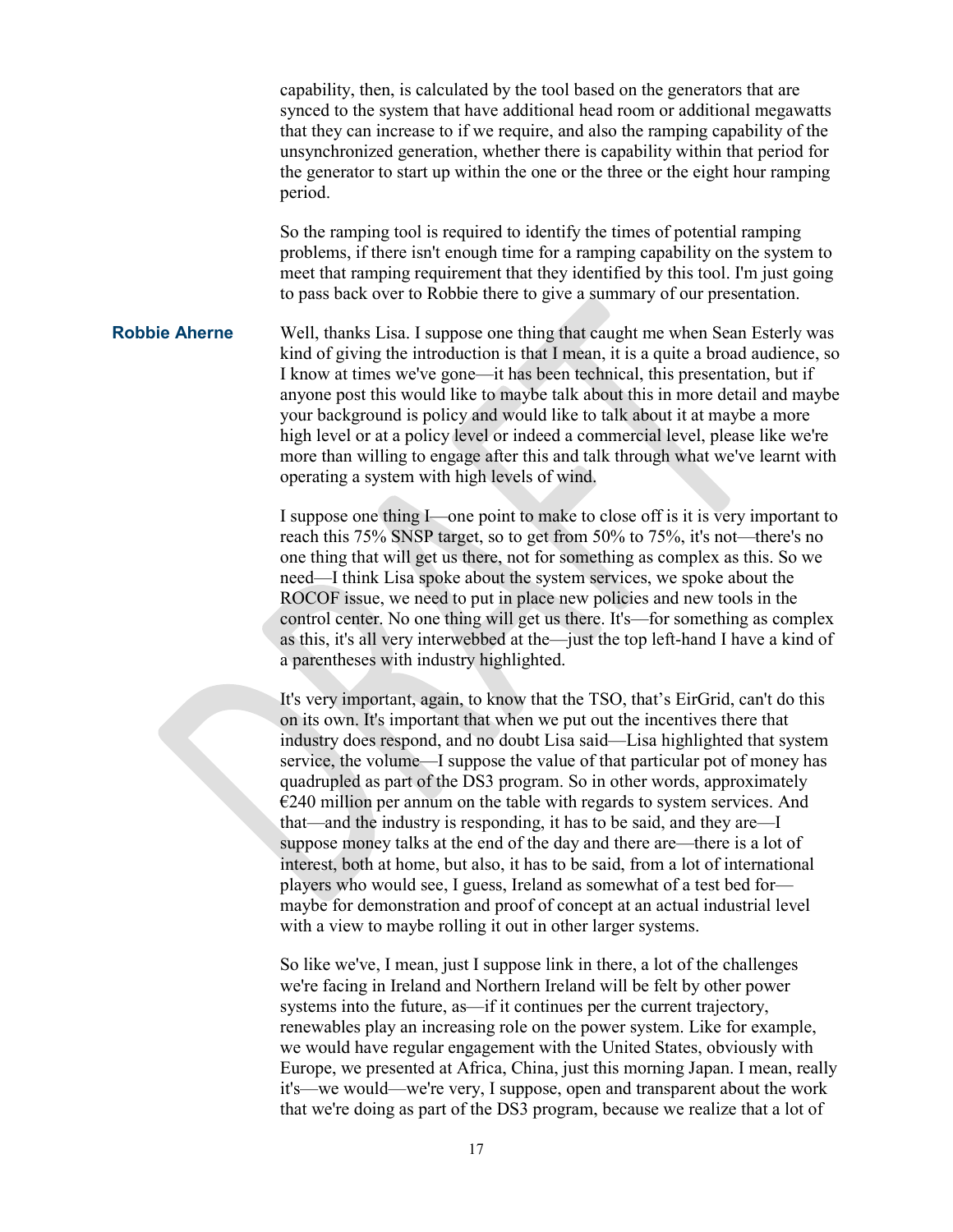|                      | the work we're doing is scalable to other, larger power systems and that that's<br>reflected by the—I mean, there has been a reward in that with all, I suppose,<br>of the key world players in terms of energy really looking at what we're doing<br>in Ireland and looking at, again, how they can develop solutions that solve the<br>Irish problems but are also going to be scalable and implementable in other,<br>larger power systems.                                                                                                                                                                                                                                                                                              |
|----------------------|---------------------------------------------------------------------------------------------------------------------------------------------------------------------------------------------------------------------------------------------------------------------------------------------------------------------------------------------------------------------------------------------------------------------------------------------------------------------------------------------------------------------------------------------------------------------------------------------------------------------------------------------------------------------------------------------------------------------------------------------|
|                      | But that's pretty much it. I think that, again, I'm conscious that it was a wide<br>audience. I know at times we did get technical. I've we've lot anyone, please<br>maybe in the questions here this afternoon or post this meeting, we're happy<br>to engage further and have it bilateral if necessary. Maybe we-I hand over<br>the microphone again to Sean, Tim and Emily.                                                                                                                                                                                                                                                                                                                                                             |
| <b>Sean Esterly</b>  | Yes, thank you Robbie and Lisa. Just getting my slides up here in a second.<br>Great, very good. And just to remind the audience, if you do have any<br>questions for the panelists, you can submit those through the questions pane.<br>And so now we'll move right into those. We did receive a number of<br>questions from the audience, so I'll just start at the beginning and work our<br>way through those. The first few, Robbie, are directed towards your part of<br>the presentation. And the first question we received asked the NB2020<br>targets of RE are for energy and not electricity. Are the percentages shown on<br>the slide for electricity allowing for other energy supplies such as transport<br>and heat?       |
| <b>Robbie Aherne</b> | I-hopefully I didn't mislead anyone there. We actually have—I think it's<br>quite complex, really, but by 2020, 16% of all energy in Ireland should come<br>from renewable sources. Now, that's built into renewable heat and transport.<br>So in—if you break it down into specific—did I say heat, transport and<br>electricity. If you look at—specifically at electricity, we have a 40% target.<br>So 40% of all electrical energy consumed by 2020 will—should come from<br>renewable sources.                                                                                                                                                                                                                                        |
| <b>Sean Esterly</b>  | Thank you, Robbie. This next question is also directed towards you and it<br>asks what policies drive the wind power generation increment and what<br>causes the generator to trip since you generate your power mostly from gas.                                                                                                                                                                                                                                                                                                                                                                                                                                                                                                           |
| <b>Robbie Aherne</b> | Well, I guess what policy is driving it, it's—well, from a European<br>perspective, we have the renewables directive, which is a cross-European<br>policy document or directive which essentially ensures that each member<br>state in the European Union must define a target and then is—I suppose it's<br>incumbent upon them to meet that target, but that's really the driver for it.                                                                                                                                                                                                                                                                                                                                                  |
|                      | I suppose the second question is maybe different, what causes the generator to<br>trip, we would lose probably one generator—one big generator per week. So<br>like it's not that—it doesn't happen that common, considering your operating<br>for 8,760 hours of the year. What could cause it, it could be anything. It could<br>be lightning, it could be a spurious trip, a control system glitch, it could be—I<br>mean, yeah, it could be just—there's a myriad of reasons why a generator<br>could trip on the power system. Could be human error, as well. But really,<br>look, it doesn't—it happens around once per week. We probably would have<br>maybe about ten big generator trips per annum, so but there's no one drivers, |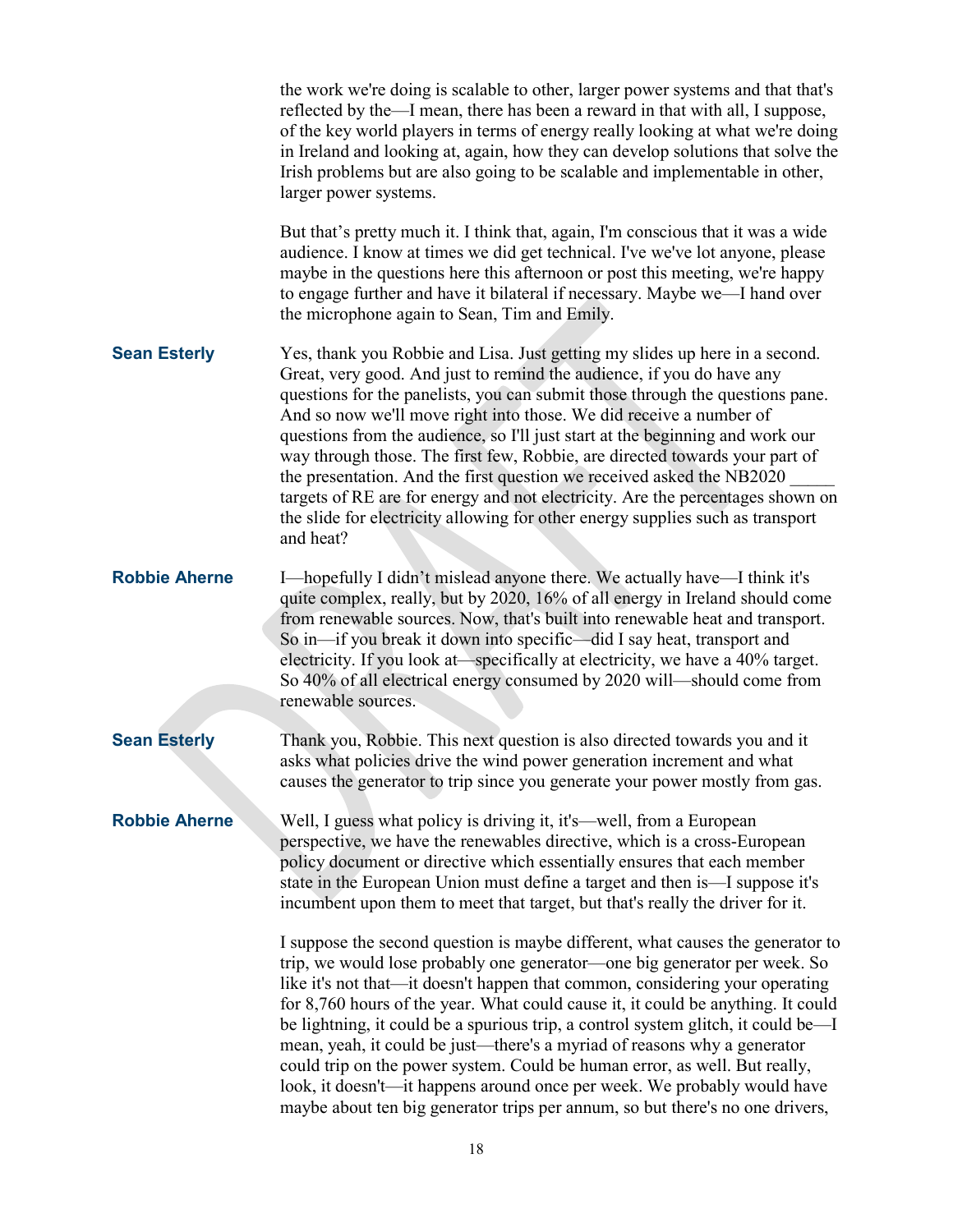it's—there's an absolute infinite number of reasons which could cause a generator to trip. But I suppose it has to be said that at the same time, it doesn't happen that often.

**Sean Esterly** Great, thanks again, Robbie. Moving on now to the next question, it asks can grid stability and system optimization be achieved with higher percentages of generation from non-dispatchable renewable energy plants?

**Robbie Aherne** Well, I suppose—yeah, we've always—we said any wind farm which is greater than five megawatts in size in Ireland and Northern Ireland, we've said as we have to be able to control the output of that particular wind farm. Now, that's small relative to other systems. I think in GB it's 100 megawatts and I think in continental US, I'm not sure of the exact figure, but I know 5 megawatts is quite small. And we implemented that at a very early stage and probably was quite a wise decision, particularly in retrospect, because we've had a lot of wind connects, a lot of small wind farms and we take them all together, they actually all add up to quite an amount of megawatts on a system-wide basis. So we've always made sure that that—the minimous level, five megawatts, is actually quite small. And I—we know that in other—so we have a really clear understanding of what's happening on our power system. We do know that it has been a problem in other systems where that the minimous level is a lot larger and it's—it can be quite difficult to understand what's happening on the wider power system. So that's been a very important thing for us from the very start, so yeah, but 80% of all wind farms can be controlled from the control centers. I'm not sure if I'm really answering the question, but from our perspective, we've always taken the approach that it we're—it's important for us to have as much control as possible from the control center, again, given that we're an island power system.

## **Sean Esterly** Great, thank you. And has there ever been any consideration for wind energy storage to assist in managing the system's stability?

**Robbie Aherne** Oh absolutely. We've—Lisa described our system services and that quadrupling of the budget or the money that's available. We are technology neutral as a transmission system operator. So we are going to define a need for a range of different products that we would require to continuously operate the systems securely. However, we're technology agnostic, so it is expected, however, that storage is well positioned to take advantage of any commercial opportunities and absolutely it is something that indeed we've had a number of meetings quite recently on potential storage developers. But from our perspective, we're technology neutral. We're going to define a need and if someone with a storage device can meet that need and I suppose if the project makes commercial sense from their perspective, we're happy to integrate that into the power system. But I suppose part of our license as a TSO we have to be technology neutral.

**Sean Esterly** Great, thank you, Robbie. This next question could elicit a lengthy response, but perhaps we can just touch on some of the elements. It asks for smaller grids with 5,000 megawatts or less, is there any limitations with increasing generation from renewable energy? So again, maybe just touch on a couple of those and what things need to be looked into.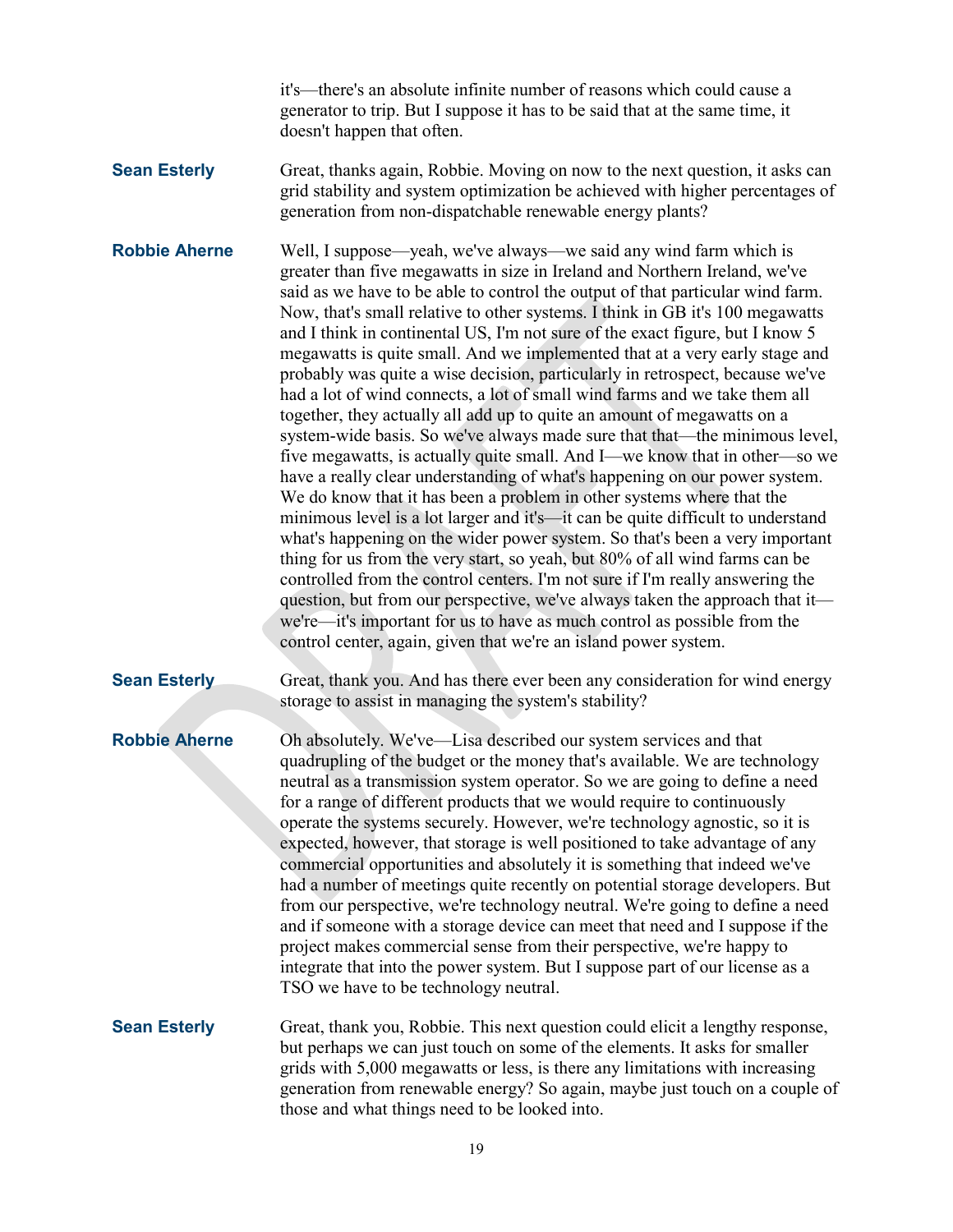| <b>Robbie Aherne</b> | It's kind of, I suppose, really everything we discussed. I mean, 5,000<br>megawatts or less, that's not that different from the power system we've just<br>described there where the peak demand is around 7,000 megawatts. So I think<br>everything really we've discussed is probably relevant. So the ROCOF issue,<br>the need for incentivizing the performance of plant to increased revenue for<br>systems versus, the need to develop new operational policies and tools, there's<br>probably I guess actually probably every single thing we've discussed here is<br>relevant for a power system of that size, because it's so analogous to the<br>power system in Ireland and Northern Ireland.                                                                                                                                                                                                                                                                                                                                                                                                  |
|----------------------|-----------------------------------------------------------------------------------------------------------------------------------------------------------------------------------------------------------------------------------------------------------------------------------------------------------------------------------------------------------------------------------------------------------------------------------------------------------------------------------------------------------------------------------------------------------------------------------------------------------------------------------------------------------------------------------------------------------------------------------------------------------------------------------------------------------------------------------------------------------------------------------------------------------------------------------------------------------------------------------------------------------------------------------------------------------------------------------------------------------|
| <b>Sean Esterly</b>  | Great, and what is the implication of ROCOF change in frequency to 1<br>towards achieving the 75%?                                                                                                                                                                                                                                                                                                                                                                                                                                                                                                                                                                                                                                                                                                                                                                                                                                                                                                                                                                                                        |
| <b>Robbie Aherne</b> | It's a very important building bloc in meeting the 75% target. Absolutely, it's<br>probably the two key enablers are changing the ROCOF standard from 0.5<br>hertz to 1 hertz per second, and the second one is the addition of those new<br>system services. Now, it has to be said they do complement each other, and<br>it's hard to explicitly draw out how much ROCOF contributes to changing the<br>SNSP from 50% to 75%. But we would expect, assuming that system services<br>are delivered and that ROCOF standard was changed, that over probably<br>quite a quick time period, up to maybe when it—less than 12 months, the<br>SNSP could change to or be increased by up to 10% in the control centers. So<br>it is a key building block. It's hard to be exact at this juncture, but something<br>along those lines. Hello? I think we've lost someone there?                                                                                                                                                                                                                                |
| <b>Sean Esterly</b>  | Sorry about that, Robbie, I was just [crosstalk] so we had one more question<br>come in. It asks to what extent do you foresee that the work DS3 has done to<br>evaluate and plan for 75% SNSP will lead to a revision of Ireland's RE target<br>to levels higher than 40% after 2020.                                                                                                                                                                                                                                                                                                                                                                                                                                                                                                                                                                                                                                                                                                                                                                                                                    |
| <b>Robbie Aherne</b> | I think that well, that is being looked at at the moment. There was, I suppose,<br>a lot of work done at the early part of this year and late last year on renewable<br>targets for 2030, or I guess, yeah, taken on a member state basis now. There<br>isn't defined targets for individual member states, they didn't fall out of that<br>decision and hasn't been defined thus far. But one would expect that or one<br>could reasonably assume that there will be higher renewable targets beyond<br>2020. I suppose that is a question really for the policymakers, because at one<br>point, wind was a little-understood technology that required a lot of support<br>and priority, but it is fair to say that it is becoming a more established<br>technology, and that it is starting to stand on its own two feet. So maybe<br>looking to the future, targets will become less of a—will become less<br>important and indeed, wind will be able to come into the market and really, I<br>suppose, stand on its own two feet and play an ever-increasing role in the<br>energy mix of the future. |
| <b>Sean Esterly</b>  | Great, and in Ireland, is there any energy efficiency regulation for power<br>plants?                                                                                                                                                                                                                                                                                                                                                                                                                                                                                                                                                                                                                                                                                                                                                                                                                                                                                                                                                                                                                     |
| <b>Robbie Aherne</b> | In Ireland, actually the—well, we again would—I suppose a lot of the—or a<br>fair portion of the policy in the European Union is defined at a European<br>level. So actually what came out at the end of last year was the Energy                                                                                                                                                                                                                                                                                                                                                                                                                                                                                                                                                                                                                                                                                                                                                                                                                                                                         |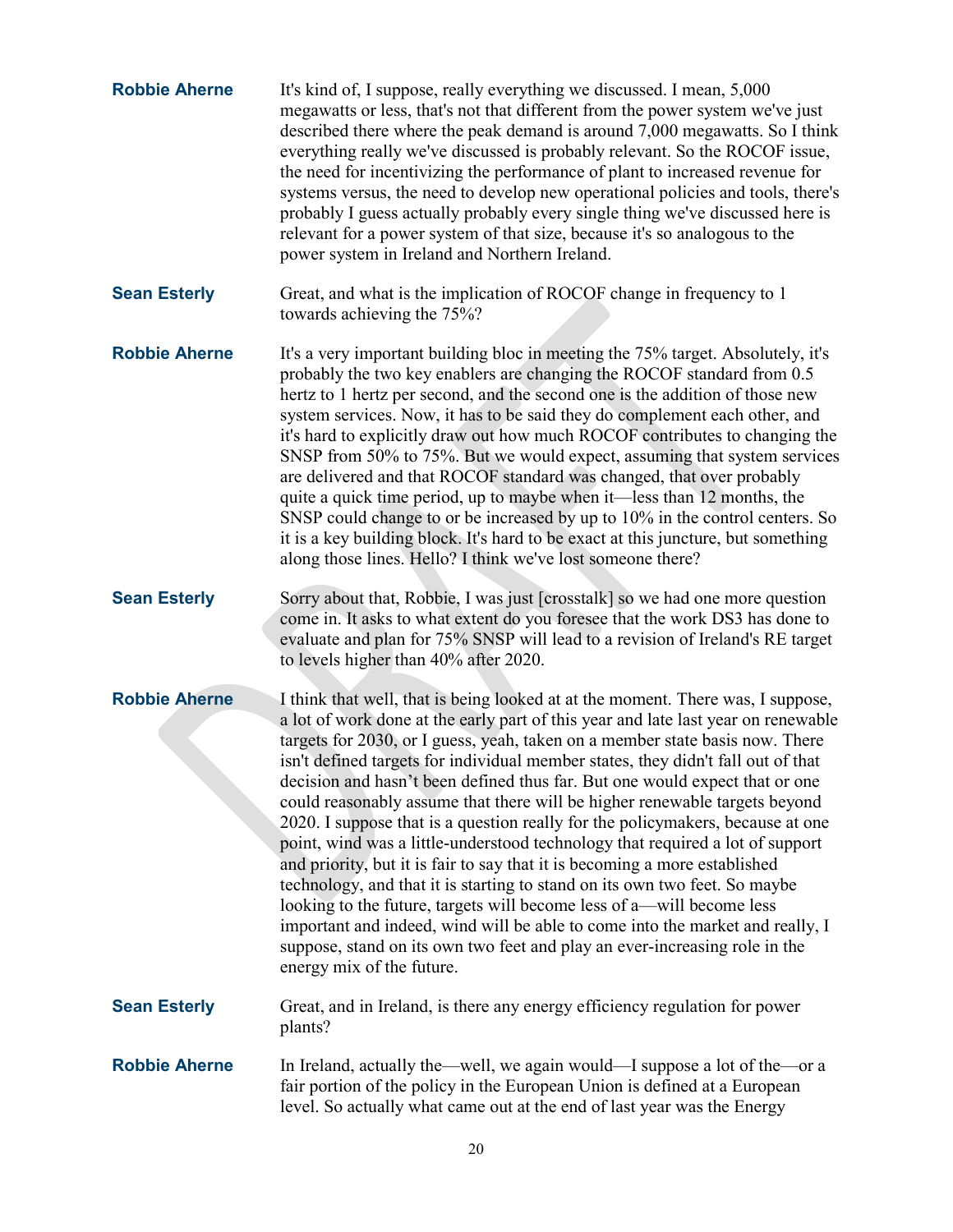Efficiency Directive. Now, that doesn't define specific targets. It's quite different to the Renewables Directive. But what it does talk about, it encourages, for example, demand response, it encourages storage, it encourages energy efficiency. So it's—we—again, we would fall under that and what we didn't probably discuss here today is all the work that's been done on the DS3 program on demand response and we have—we've put a lot of effort in that in particular. It's such a wide program, it's really hard to kind of cover everything in an hour-long presentation, but demand response has grown rapidly in Ireland in the last number of years. We've gone down the aggregator route, where, for example, small demand sites are aggregated together by third parties and then we treat them from the control center like as if they're a generator. So we've seen rapid growth in that space. It's growing by about 150% per annum since 2012, and indeed, up to 66% of our system peak is met from demand response on the island, and that would be quite high figures internationally. And it's—and has been a logical move, because demand response is inherently flexible and is a natural fit for the variability of renewables like wind.

**Sean Esterly** Great, thank you again. And that is the last question I've received at this point, so we'll move ahead now, and if any more questions come in, we can certainly go back to those and respond. So at this point, I'd just like to ask our audience to take a quick minute to answer a short survey that we have. We just have three short questions for you that help us evaluate how we're doing and improve for future webinars. So Emily, if you could, go ahead and display the first question. Great, and the next one, please. And then the final question. All right, thank you very much for answering our survey. Before we close the webinar, we did have one more question come in, and since we have some time remaining, let's go ahead and address that. The question is what is the CO2 limit for the plants and what's the cost on carbon costs?

**Robbie Aherne** What's the CO2 limit? Well, we have, through our Environmental Protection Agency, emissions limits on the various plants. We probably would be—that would be outside of our direct area of influence, but it is something that—it is a technical barrier that we have indirectly come up against as we've tried to progress with the DS3 program. And an example of that is if you consider the night valley when say the minimum demand is 2,500 megawatts, we could potentially have 2,800 megawatts of wind on the system. However, at the moment on the island, we require a minimum of 8 units roughly with a minimum of 200 megawatts each. So that's 1,600 megawatts. So if our night valley is 2,500 megawatts minus 1,600, it only gives us space for 900 megawatts of wind.

> If we were able to drop the minimum generation output of those 8 generators from 200 to 100 megawatts, that would obviously allow us to install more facilitate more wind on the system. However, for many reason, it is a difficult challenge and one of the issues that is being considered by generators because, look, it is obviously in their interest to ensure that there is reducing that min from 200 to 100 megawatts, but one thing they have to consider and be—take account of is not increasing their emissions above their specific limits.